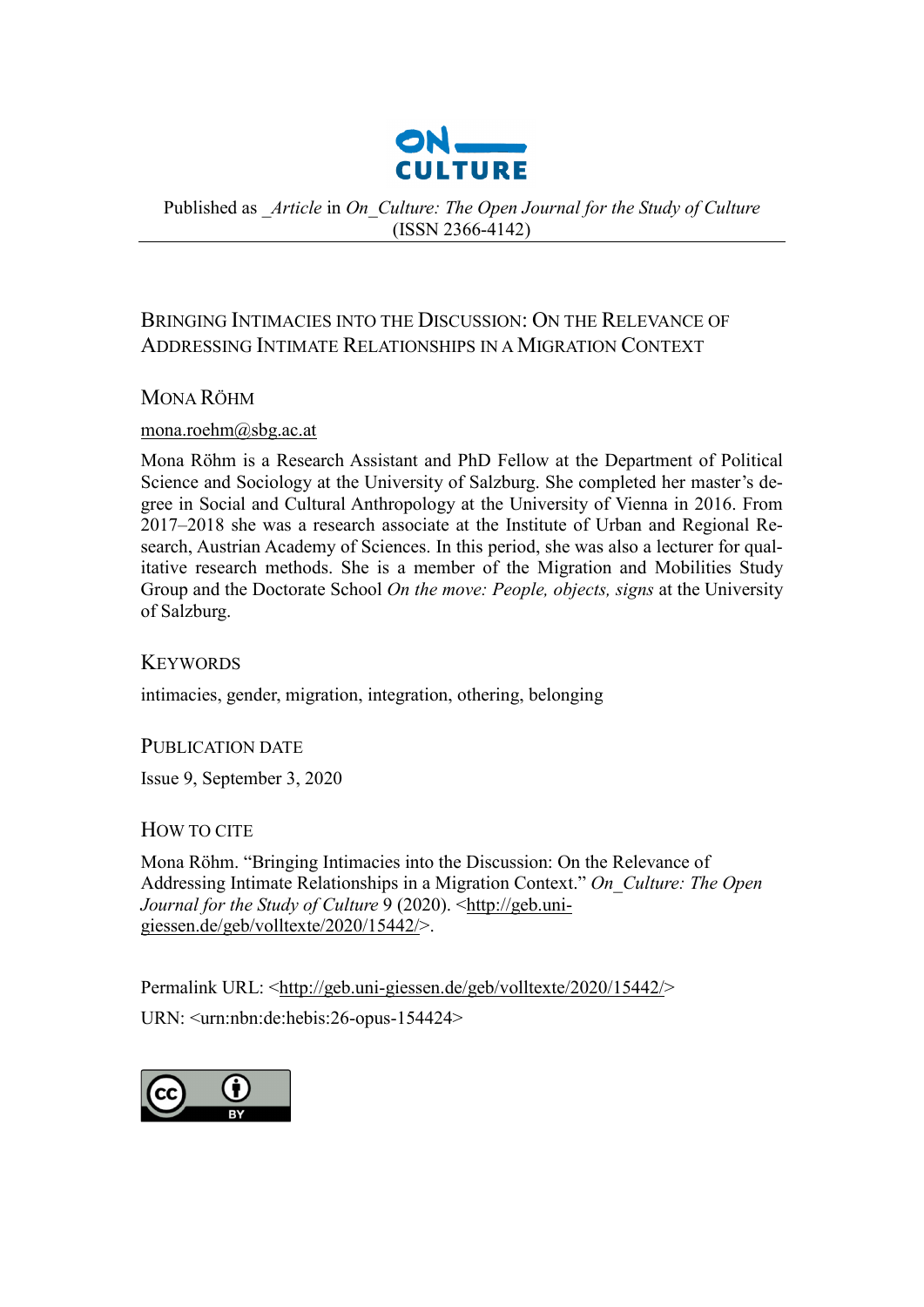# Bringing Intimacies into the Discussion: On the Relevance of Addressing Intimate Relationships in a Migration Context

## **\_Abstract**

Topics such as gender, sexualities, and intimacies, recently experienced processes of instrumentalization and culturalization in European public and political discourses on migration matters. Culturalization is particularly the case when it comes to questions of 'integration' where the cultural Other is contrasted to 'European values' to legitimate political objectives. Romantic love as a marker of living a morally 'right' intimate relationship is in this regard implicitly used to illustrate an incompatibility of Muslim migrants to 'European' ideals of intimacy. Based on conceptual thinking and literature review, this theoretical paper highlights the relevance of addressing intimacies, practices, and intimate ideas within current migration debates in Europe and Austria in particular. It is illustrated that there is a need to link the rising research stream on mobile intimacies to recent Anti-Muslim developments in European discourses. With the concept of belonging, the paper provides a possible approach to understand processes of exclusion and inclusion based on intimate ideas and shows their negotiable character. Further, this paper emphasizes the importance of thinking about Euro-Centric precategorizations and encourages micro-sociological inductive research to grasp the diverse understandings and practices of intimacies.

"The customs and rules of Islamic life are incompatible with those in Austria, and those living with us must change their behavior and comply with the rules and laws that apply here,"[1](#page-15-0) Norbert Hofer of the right-wing populist *FPÖ* (Freedom Party Aus-tria)<sup>[2](#page-15-1)</sup> recently said. With this statement, the politician reacted to a recently published quantitative study on young people with Muslim backgrounds in Vienna.<sup>[3](#page-15-2)</sup> Hofer's quote is part of an online article of the newspaper *Heute*, which picked up the study and produced an even more generalized and culturalized picture than the survey itself. This generalization, based on culture, specifically focused on the particular group of Afghans, as apparent within the title of the article "Half of the Afghans in Vienna Want a Theocracy."<sup>[4](#page-15-3)</sup> However, the study is concerned with migrants from various origins. The author argues that 'migrants with Muslim backgrounds' do not fit into Austrian society according to their attitudes and values, underlined by scientific studies on the one hand and implemented by politics on the other hand.

The endangerment of 'European values' of gender equality and sexual autonomy is illustrated by European nationalist parties to be a recent problem induced by Muslim migrants.<sup>[5](#page-15-4)</sup> After what happened on New Year's Eve in Cologne in 2015, media re-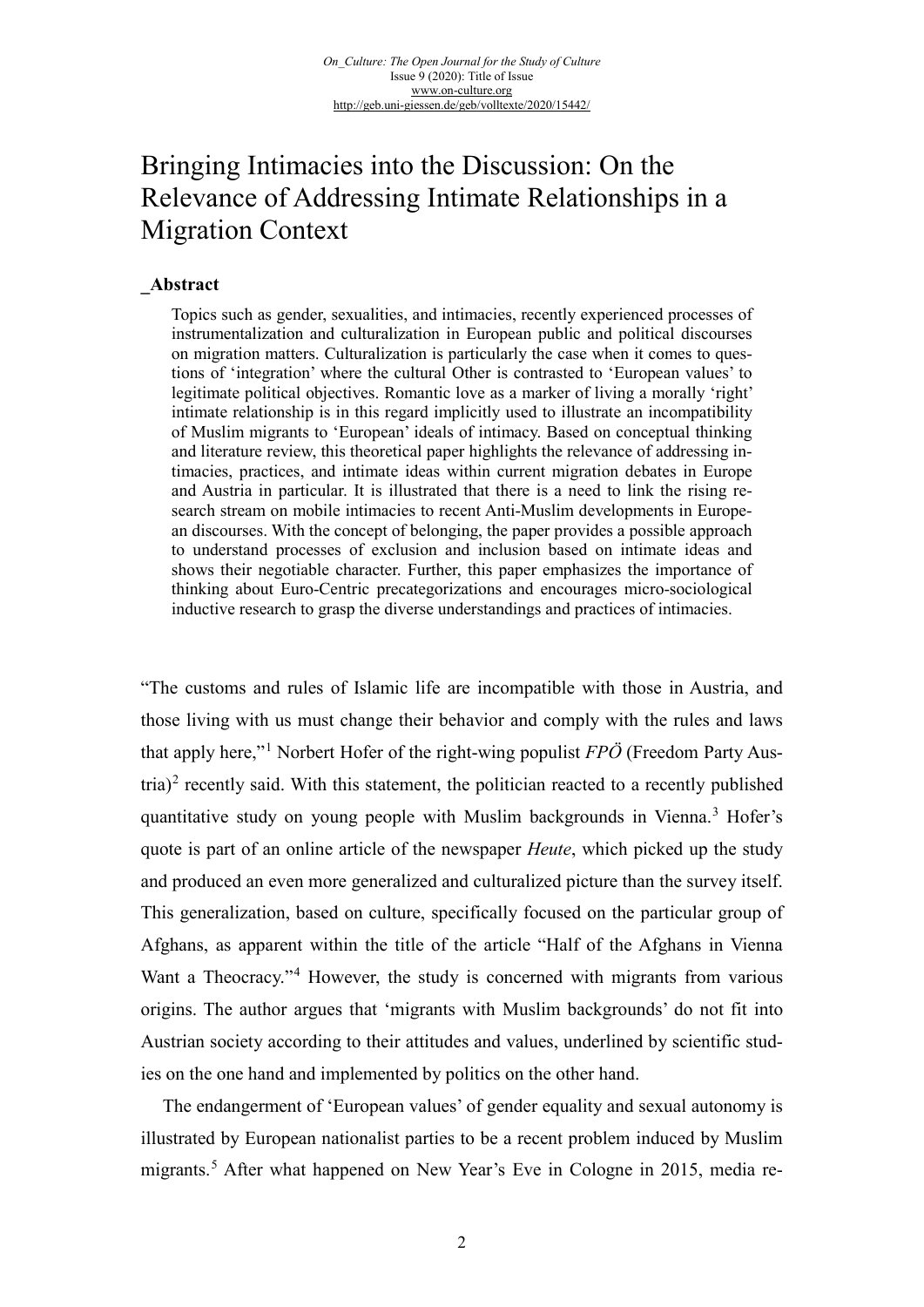#### *On\_Culture: The Open Journal for the Study of Culture* Issue 9 (2020): Title of Issue [www.on-culture.org](http://www.on-culture.org/) <http://geb.uni-giessen.de/geb/volltexte/2020/15442/>

ports and political discussions implied that there is no gender-related violence or dis-crimination in the EU without migrants.<sup>[6](#page-16-0)</sup> The topic of gender became not only connected directly to issues of 'integration' but more broadly entangled with various other problems, [7](#page-16-1) for example, forced marriage, working conditions, domestic violence, or even everyday interactions. In the line of reasoning from an 'integration' perspective, a gender-related perceived incompatibility to 'European values' has an impact on Muslim migrants' presence in many areas. References to differences in gender relations appear to be a knockout argument in current public migration discourses. Although the mentioned newspaper article only touches on topics of intimacy, in its reference to family values and gender roles, it exemplarily shows how current media reports produce the Otherness of Muslim migrants. Other media reports referring to "the Sex-Afghan,"[8](#page-16-2) forced marriage, rape, or sexual assault, directly try to depict the incompatibility of Muslim values regarding sexualities and intimacies in comparison to 'European values.' In this case, questions of intimacy and sexuality are instrumentalized to create "imagined communities"[9](#page-16-3) and a sense of *togetherness* or *Otherness* with the desired result of creating inclusion and exclusion.<sup>[10](#page-16-4)</sup> Practicing sexual Othering to legitimate political objectives is not a new phenomenon as it has been practiced by colonizing nations to separate the 'colonizers' from the 'colonized' to control sex-uality and intimate relations on both sides.<sup>[11](#page-16-5)</sup> Recently, romantic love as a marker of living a morally 'right' intimate relationship is in this regard implicitly used by politicians and public discourses to illustrate an incompatibility of Muslim migrants who are — with a heteronormative-racist lens — portrayed as having mostly arranged marriages that follow strategic reasons. On the contrary, 'Western' or 'European' intimate relationships are (since the rise of the idea of romantic love in the  $19<sup>th</sup>$  century) ideally based on love and equality.<sup>[12](#page-16-6)</sup> It appears that the "racialized subjects may only know love through sexual instincts and actions. Therefore the universality of love does not apply to racialized subjects  $[\dots]$ ."<sup>[13](#page-16-7)</sup>

In this theoretical paper, I argue, based on literature review and conceptual thinking, for the relevance of addressing intimate relationships in the context of migration in social sciences with a particular focus on the mobility of people *and* ideas. This paper highlights the importance of taking the intersectionality of intimacies, gender, sexualities, and migration into account and shows a way of thinking it with the concept of *belonging*. Although topics of love and sexuality have always been of interest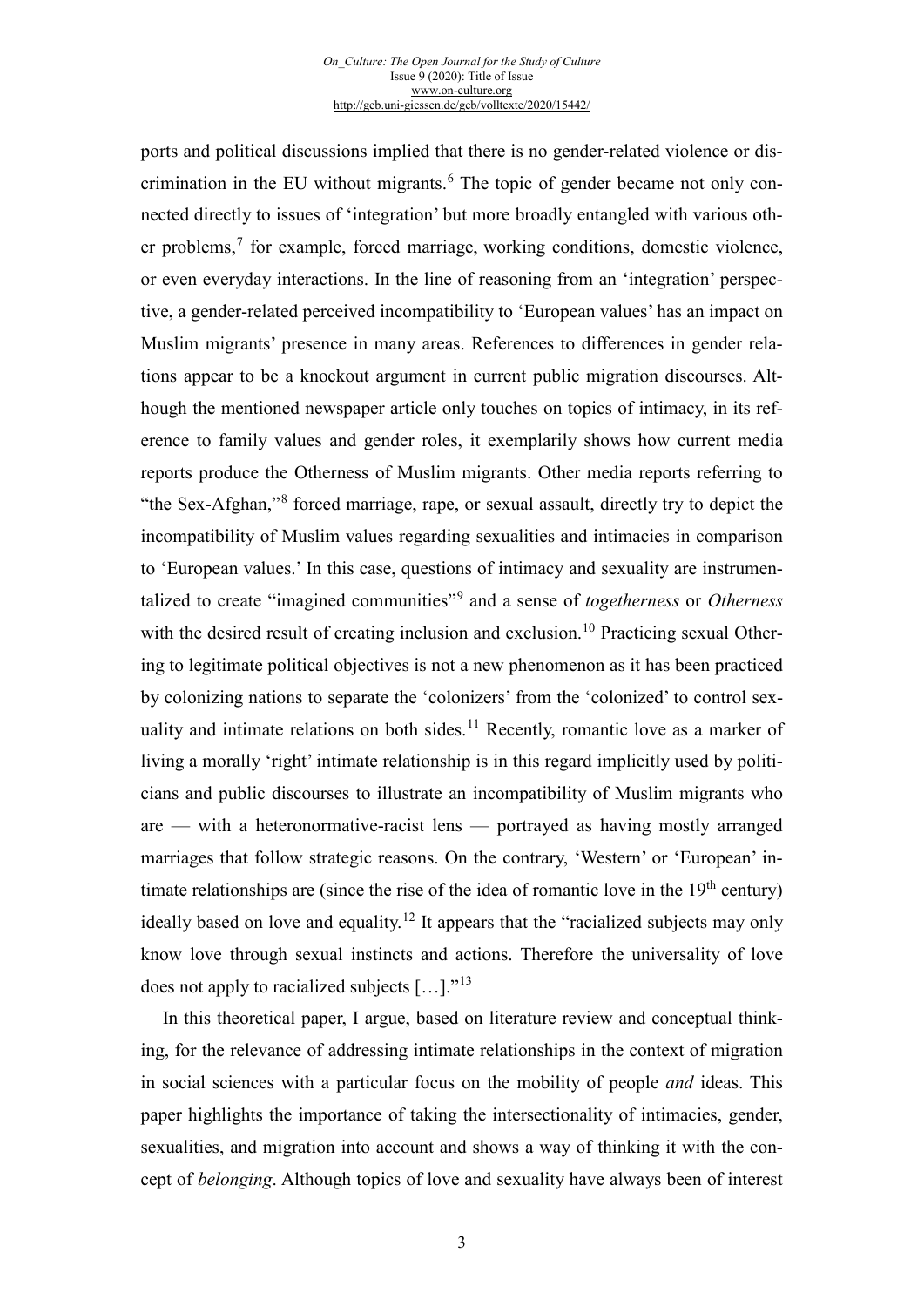#### *On\_Culture: The Open Journal for the Study of Culture* Issue 9 (2020): Title of Issue [www.on-culture.org](http://www.on-culture.org/) <http://geb.uni-giessen.de/geb/volltexte/2020/15442/>

in social sciences, and even though there is a current rise of research on intimacy in the context of migration, there is still a research gap concerning the mobility of intimate ideas, which refers for example to perceptions, experiences, or values regarding intimacies. In showing the relevance of love and intimacies as a topic of public and scholarly interest, this paper firstly provides an overview of the current state of the art. The two following sections, firstly, focus on *feelings of belonging* and the interconnectedness of intimacies, belonging, and migration. Secondly, they illustrate the instrumentalization and *politics of belonging* concerning gender topics and their relation to sexualities and intimacies within the migration debate in Europe and specifically in Austria. This article will show that addressing intimacies in the described context allows us to understand mechanisms of exclusion, integration debates, processes of culturalization, and essentialisation towards (mostly Muslim) migrants in European societies. Finally, drawing upon my ongoing PhD research project, concerned with Afghan migrants and negotiations of belonging regarding intimate relationships, I encourage the micro-sociological perspective and a look at migration's impact on individuals' intimate lives.

## **1\_Intersecting Intimacies, Gender, and Sexualities in a Migration Context**

The following literature overview takes two perspectives: research on intimacy within a specific cultural context and on intimacy with a focus on migration and mobility. Both fields contribute to establishing a more comprehensive approach to mobile intimacies. Overall, it is inevitable to reflect on one's own, in this case, European-shaped views on intimacy, to avoid a Euro-centric manner that applies those ideas as normative onto other social and cultural contexts. In this regard, not questioning the Eurocentric perspective would inevitably create separation and hierarchies,  $^{14}$  $^{14}$  $^{14}$  which has a long colonial history in matters of intimacies and sexualities.<sup>[15](#page-17-1)</sup> The following section provides an overview of relevant work done around the three overlapping areas of research on intimacy, gender, and sexualities in the context of migration. First of all, it is necessary to mention that this article refers to intimate relationships as a relation between, mostly but not only, two people that includes, for example, romantic love, sexual attraction, emotional closeness, or marriage.<sup>[16](#page-17-2)</sup> The necessity is to recognize romantic love as a possible part of intimate relationships and at the same time not to assume romantic love normatively as a key feature of 'morally correct' relationships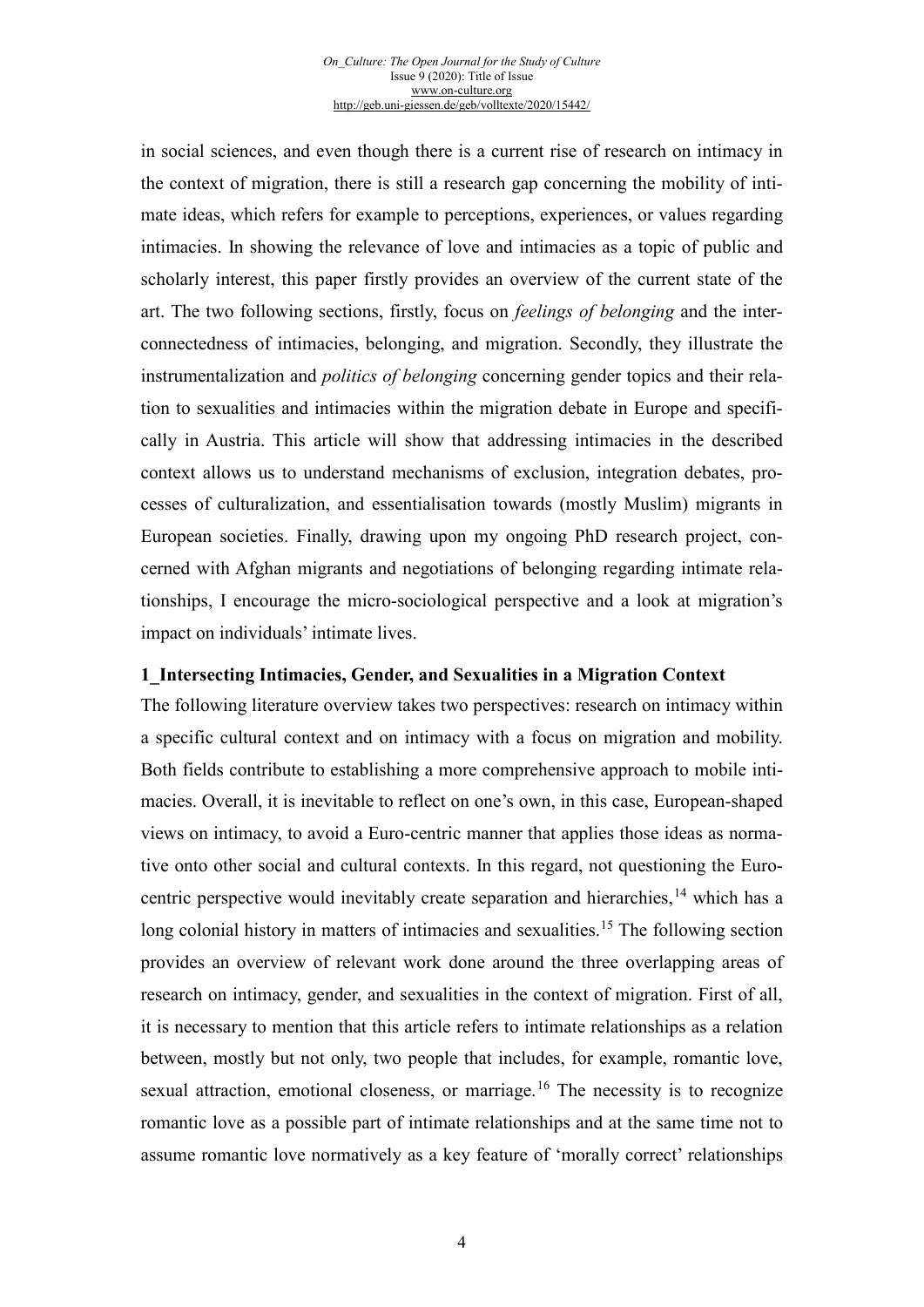such as couple relationships or marriages. Other reasons related to family building, economic security, or the ability to live in a safe environment can also lead to intimate relationships. The most important and encompassing feature is that intimate relationships are "a type of personal relationships that are subjectively experienced and may also be socially recognized as close."[17](#page-18-0)

Questions of intimate relationships and sexuality have been of interest in social sciences from various angles since its beginnings. Anthropologists such as Malinowski or Mead conducted fieldwork in societies they perceived as explicitly different and geographically distant, and were interested in topics such as sexual behavior, coming of age, marriage, or family formations embedded in rituals, morals, and social structures.[18](#page-18-1) Early sociologists, for example, Simmel or Goode, on the contrary, were more interested in their 'own' society. However, neither of them could ignore the phenomenon of love and intimate relations within societal systems and the relevance of its social embeddedness.[19](#page-18-2) Later, still focusing on western societies in sociology, topics such as the role of love in a differentiated society,  $20$  sexuality, and power rela-tions,<sup>[21](#page-18-4)</sup> or the individualization of love,<sup>[22](#page-18-5)</sup> have been of interest. Nevertheless, sociological research perceived topics of intimacy and love mostly as inapproachable and neglected a comprehensive analysis of intimate relations within societies for an extended period. Only since the 1990s, is there an observable rise of sociological literature in this field of research.

Research on a specific cultural and mostly also geographical context is probably the field with the longest tradition in the context of understanding various interpretations of love and intimacy, mainly with an anthropological approach. For a long time, social scientists either exoticized non-western intimacies or tried to show that the lat-ter is not that different<sup>[23](#page-18-6)</sup> and were searching for universalities, for example, whether romantic love is a universal category.<sup>[24](#page-18-7)</sup> Current research, mostly based on case studies, explores intimacies from different points of view, e.g., with a focus on its eco-nomic facets, political frameworks, or social impacts.<sup>[25](#page-18-8)</sup> It further demonstrates affective ideals of specific contexts, their historical change, and diverse influences that shape normative perceptions of intimacies.[26](#page-18-9) Studies within this field also consider practical realization of intimacies, questions of inequalities, gender, and power relations.[27](#page-18-10) Although these studies often focus on people within a fixed geographical entity, they are highly relevant in showing the significance of the social, political, reli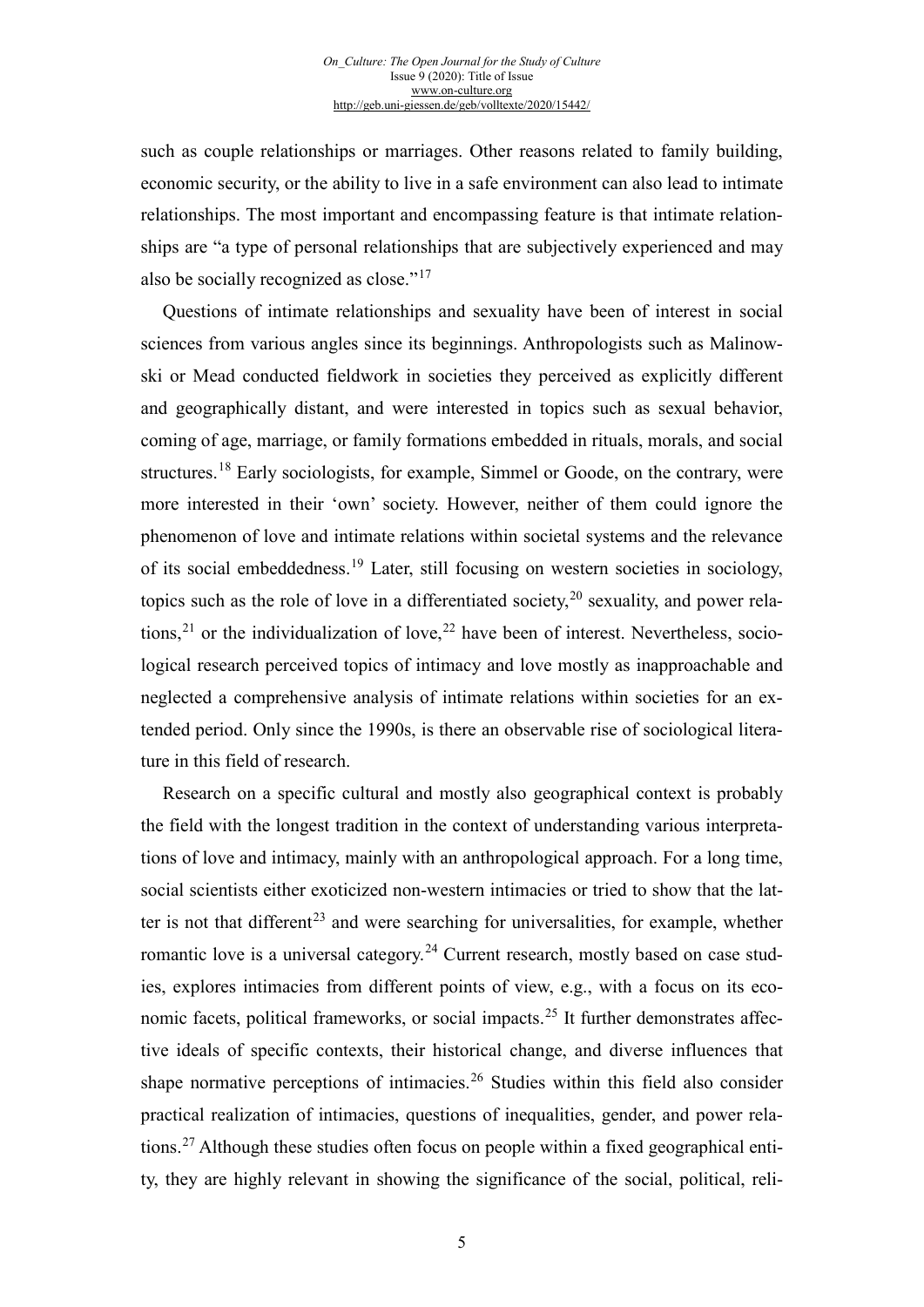gious, and cultural embeddedness of intimate relations, their perceptions, and practices.

More recently, there is a growing number of studies on intimate relations and sex-ualities in the context of globalization and mobilities.<sup>[28](#page-19-0)</sup> Evoked by the mobility turn in social science,  $29$  there is a recent development from looking only at migrated peo-ple to including other facets of mobility (e.g., ideas, money, or practices).<sup>[30](#page-19-2)</sup> Transnational marriages,  $31$  matchmaking,  $32$  and cross-cultural relationships  $33$  have been the perfect examples of globalization's impact on intimacies for a long time and still are. Others focusing on discourses, narratives, and media, show the transformative poten-tial of intimate ideas and normativities in this regard.<sup>[34](#page-19-6)</sup> At the same time, migration may offer the possibility for a new expression of intimacy described as *Dritter Raum*[35](#page-19-7) or *Out-of-the-way places.*[36](#page-19-8) Both concepts, *Dritter Raum[37](#page-19-9)* and *Out-of-theway places*[38](#page-19-10) in general, describe a space, different from the usual living context, that gives individuals the opportunity of expressing and living intimate relations in their way. When looking at different forms and practices of intimate relations such as the often-used dichotomy of arranged marriage and love marriage, it becomes clear that these are tightly bound to questions of identity, religion, and ethnic belonging.<sup>[39](#page-19-11)</sup> Furthermore, the public debate on arranged marriage as not compatible with 'European values' calls for research on the interconnectedness of gender and sexuality with ideas and practices of intimate relationships. Groes and Fernandez $40$  edited one of the most recent and innovative works in the field of mobile intimacies. The volume offers a wide range of topics from marriage migration and matchmaking<sup>[41](#page-19-13)</sup> to sex work<sup>[42](#page-19-14)</sup> or the negotiation of intimacy in the context of tourism. $43$ 

As the overview of research on intimacies in migration contexts shows, there are observable tendencies in social sciences, on the one side, to consider intimate relations as cause or possibility for migration (e.g., transnational marriage), and, on the other side, to see intimacies as a place of new options, negotiation, adaption or struggle due to mobility and migration. Nevertheless, there are some aspects where a comprehensive understanding of intimate relations in migratory contexts is still less developed. Noticeably, there still is a focus on heterosexual marital relationships, especially when it comes to research referring to people with Muslim backgrounds. This constricted perspective is counteracted in a recently growing field of queer studies concerned with the interconnectedness of diverse intimacies, sexualities, and migra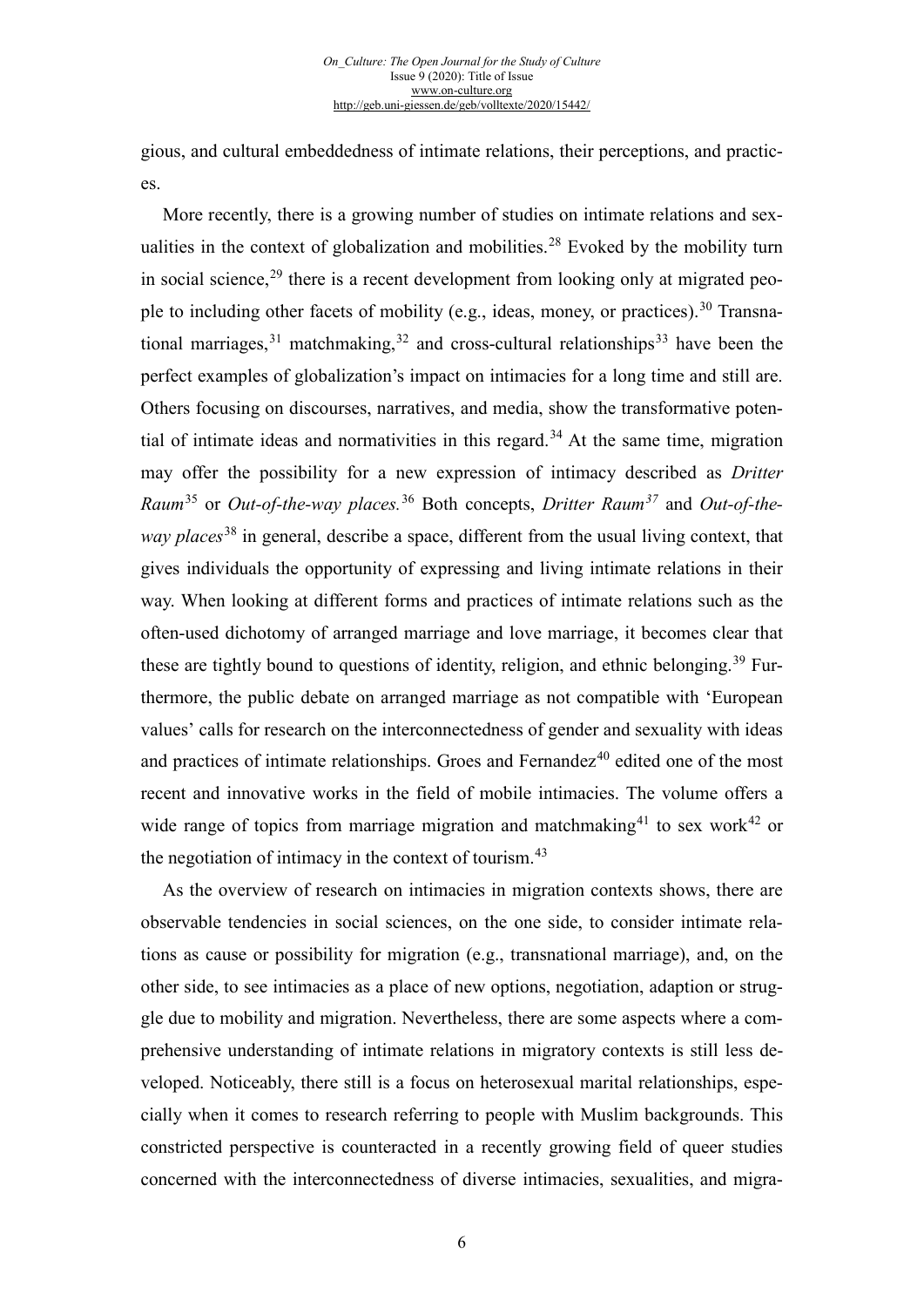tion.[44](#page-19-15) As different forms of intimacies are ascribed to Muslim migrants (heterosexual, patriarchal) and Europeans (any kind, gender-equal), it is essential to include the perspective of queer Muslims, as indicated in queer studies.[45](#page-19-16)

So far, there is a main precategorization referring to what kind of intimate relationship is at the center of research, for example, either heterosexual or queer relationships. Researching ideas and perceptions on intimate relationships, however, calls for an inductive research design that focuses on the negotiation processes which are initiated by migration and life experiences. Not only because sexualities may also have an impact on taking the risk of a flight, but a new approach about intimacies in a migration context should also avoid deductive precategorizations of intimacies to be able to gain comprehensive understandings of complex living realities. The need for gaining more in-depth knowledge is especially the case when it comes to the microsociological perspective and research on different influences and experiences shaping individuals' perceptions and practical realization of intimate relationships. Mainly evoked by the current developments within public debates on migration and 'integration,' there is a demand for ethnographical research to understand life experiences, conditions, and negotiations. As shown in the literature review, there is a growing interest in considering the mobility of people, concepts, and ideas, instead of separating those thematic approaches. However, the interlinkage between ideas and practices of intimacies with processes of Othering, exclusion, and questions of belonging is rarely addressed and must be considered to understand migration and 'integration' debates in Europe.

## **2\_Intimacies in the Context of Belonging**

As mentioned in the introduction, questions of gender, intimacies, and sexualities are, in a colonial manner, used to establish culturalized borders between 'us' and 'them,' between 'modern' and 'backward' societies,<sup>[46](#page-19-17)</sup> between the 'appropriate' kind of sexuality and 'wrong' sexuality, between Europeans who have intimate relationships out of love and those 'Others' who have not. These categorizations of Otherness are currently of great importance when it comes to *politics of (non) belonging*, discussions about restrictive migration policies, to justify and legitimize deportations to protect 'European values' and to establish 'integration' laws and measurements — as introduced at the beginning of this paper. In what follows, these discussions are collective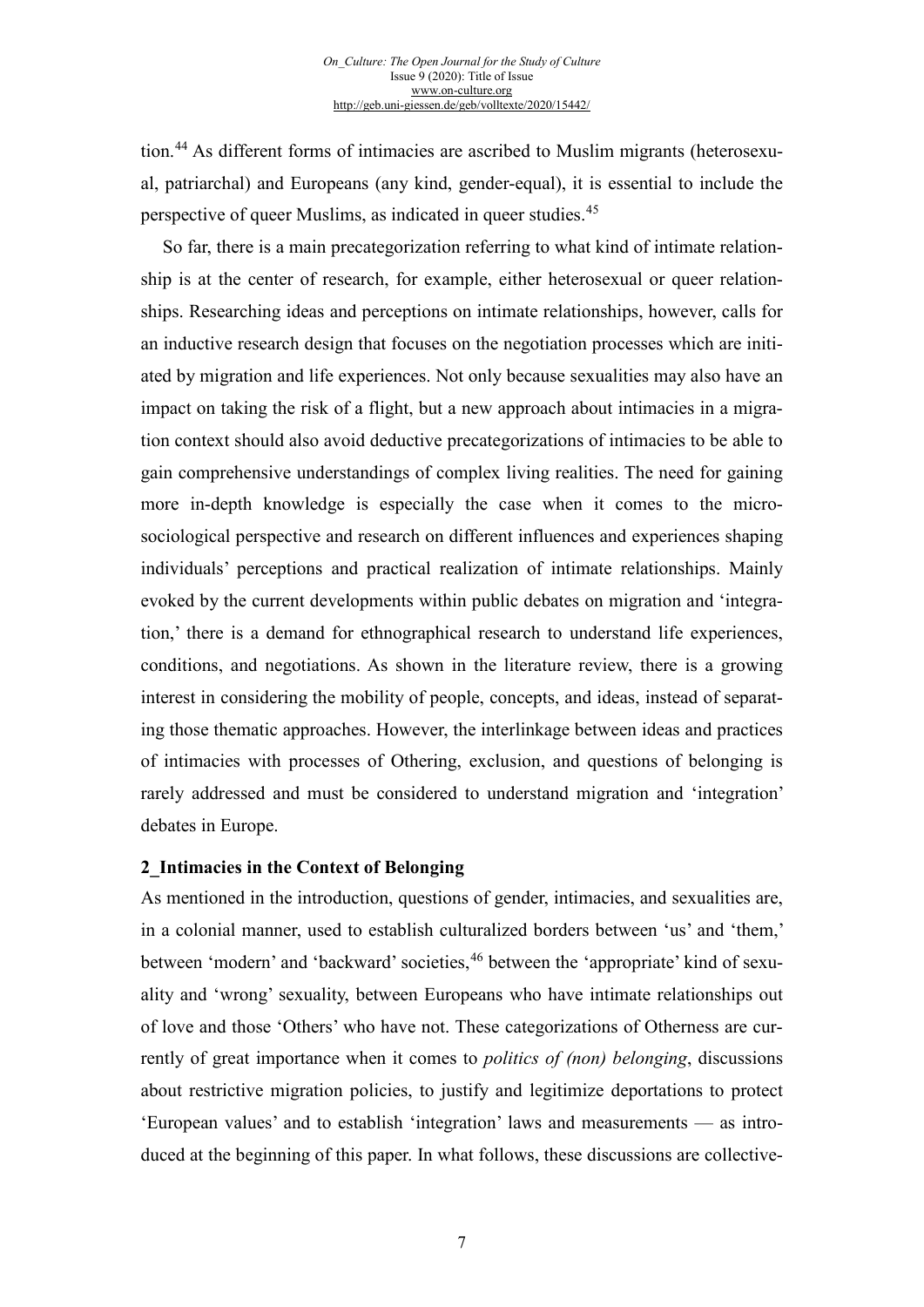ly described under the term *current migration debates*. Nevertheless, intimate relationships are not only instrumentalized by external actors, but the question arises in how far intimacies, ideas, and concepts of how they should and could be lived, affect individuals' *feelings of belonging*? Further, in which way is a desire to belong (or non-belong) affecting intimacies? The following section addresses the interconnectedness of *belonging* and intimate ideas and its relevance in *current migration debates*.

The concept of belonging describes a dynamic process that is multiple, negotiable, and constructed.[47](#page-19-18) An intersectional approach discloses the varieties of belonging's facets, for example, class, gender, race, sexuality, religion.<sup>[48](#page-19-19)</sup> Although only separated for analytical reasons, Yuval-Davis stresses the difference between *belonging* and *politics of belonging*, which helps to understand the multidimensionality of the concept. Whereas belonging refers to "an emotional (or even ontological) attachment, about feeling 'at home,'<sup>1[49](#page-19-20)</sup> politics of belonging, refer to the discussion of belonging concerning different interests, for example, when it comes to questions about citizenship. As the next section deals with migration policies of exclusion and therefore located in the area of *politics of belonging*, the *feeling* of belonging is at the focus now. In using (feelings of) belonging as an analytical tool, Yuval-Davis suggests looking at belonging from three different perspectives:

The first facet concerns social locations; the second relates to people's identification and emotional attachments to various collectivities and groupings; and the third relates to ethical and political value systems with which people judge their own and others' belonging. These different facets are interrelated, but cannot be reduced to each other.<sup>[50](#page-19-5)</sup>

When taking Yuval-Davis' facets of belonging, I identify, based on literature and preliminary insights into my ongoing research project, the interconnectedness of belonging and ideas about intimate relationships as follows. The first facet, social location, is defined by ethnicity, gender, or educational aspects that influence, for example, perceptions, roles, and power relations regarding intimate relations. The second facet could relate to a specific group, for example, a sports club of queer young people or a religious group. Discourses, ideas of these groups, and what individuals experience have an impact on a feeling of belonging to specific groups and shape individual's ideas of what an intimate relationship can be. The last perspective relates to value systems someone is embedded in or associated with, and is highly interconnected with the two previous facets of belonging. In an understanding of moral discourses as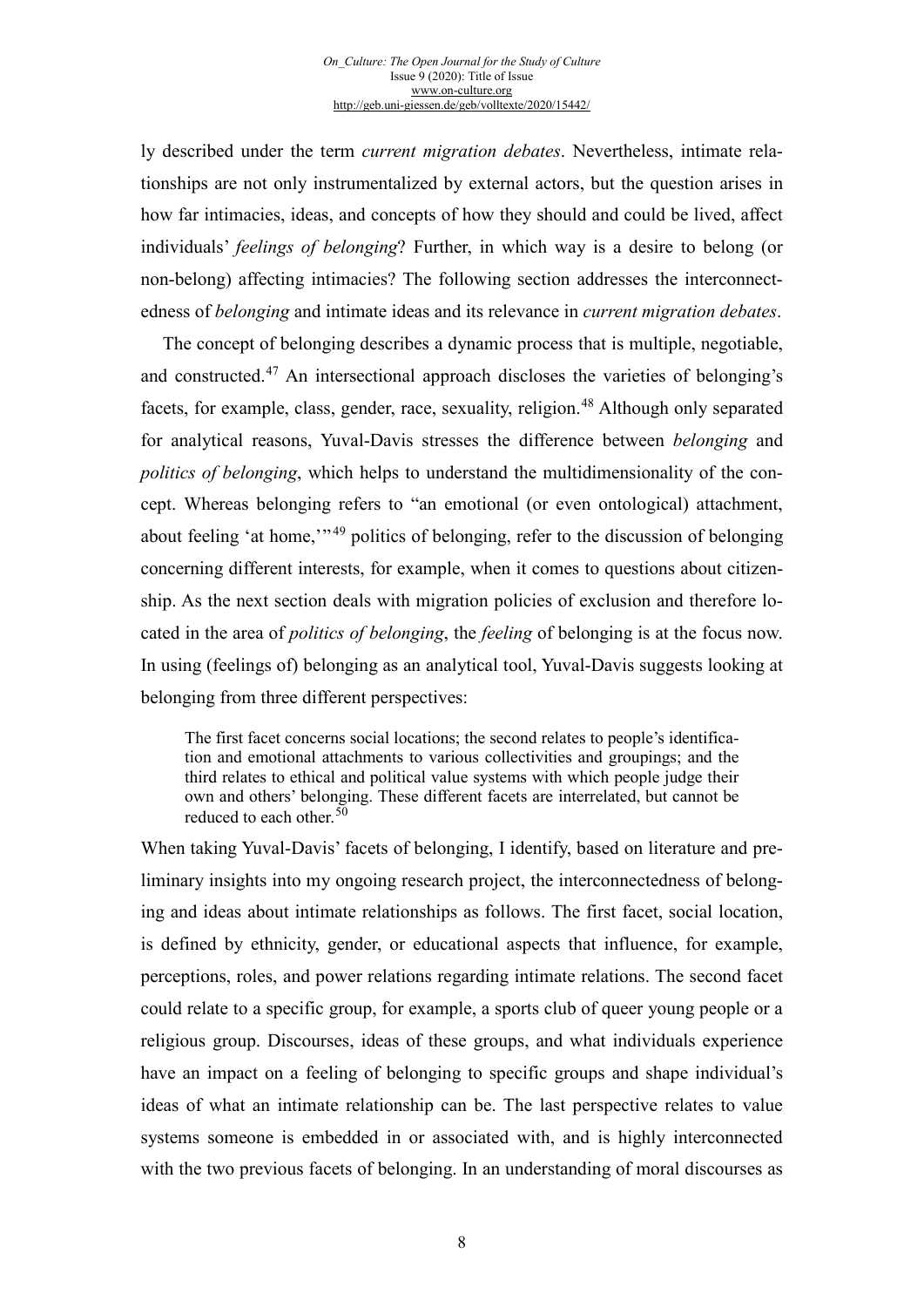#### *On\_Culture: The Open Journal for the Study of Culture* Issue 9 (2020): Title of Issue [www.on-culture.org](http://www.on-culture.org/) <http://geb.uni-giessen.de/geb/volltexte/2020/15442/>

a source of information for social and cultural norms, values, and guidelines for possibilities of lived intimated relations, it becomes clear that there is a complex interplay between feelings of belonging and morality. Just like belonging, morality has exclusive and inclusive characteristics, it is not fixed and static, but can be re-negotiated in specific settings and constellations.<sup>[51](#page-19-21)</sup> Therefore, when researching intimacies and sexualities in a migration context, it is never about comparing two different cultures, which are characterized by fixed moral discourses and values. However, it is about comparing various discourses shaped by various groups within societies. When looking at mobile people, negotiation of different moral discourses appears crucial in their sense of belonging to different social groups and settings. To belong somewhere is also a question of consciously or unconsciously negotiating moral discourses you are confronted with or even to distance yourself explicitly. In this regard, the mobility of people *and* ideas, because of its fundamental characteristic of evoking new encounters, demands the negotiation of moral points of view and feelings of belonging. The consideration of the resulting multidimensionality of belonging makes it possible to understand belonging as much more than only referring to origin and authenticity: belonging is a concept that includes developments over time as well as various social and cultural realities.<sup>[52](#page-19-22)</sup> Therefore, a negotiation of belonging does not inevitably result in a substitution of one belonging in the favor for another, but may result in complementation and the creation of new forms of belonging. Taking the negotiable and constructed character of belonging and its dynamic and multi-located aspects into consideration leads to the need to think about an understanding of culture as a negotiable category of belonging. In this regard, Thielen, for example, suggests using the concept of *transculture,* that emphasizes processes of hybridization and mixing instead of a narrow understanding of closed separable units*.* [53](#page-19-23)

In their study on marriage practices and negotiations of belonging among Afghan returnees, van Houte and Davids show the relevance of the concept of belonging when researching intimate relations.<sup>[54](#page-19-24)</sup> Their study illustrates returnees' challenges of the multifaceted constitution of belonging, e.g., belonging to different places (in this case, Europe and Afghanistan), social groups, or discourses. Experiences with varying practices of marriage due to mobility led to the necessity to negotiate their position concerning "who belongs, who wants to belong and who is able to belong."[55](#page-19-25) How to be a 'proper' Afghan and how to identify with an imagined community consisting of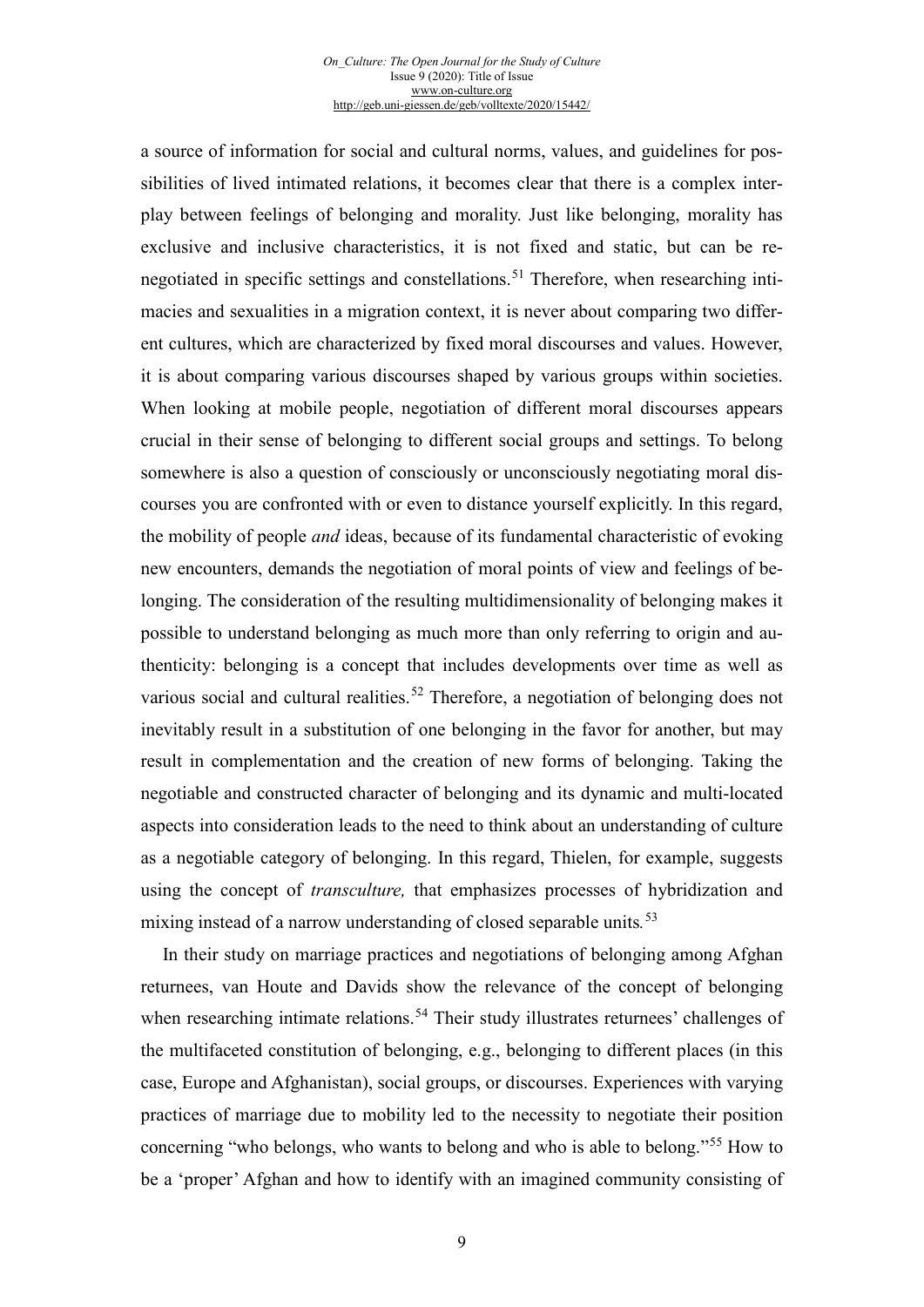groups, transnational networks, or family ties is not only relevant for Afghan returnees but migrants around the world. The interconnectedness of self-identification, external categories, and social ties must be considered when looking at negotiations of intimate relationships and sexualities in the context of belonging. A multi-perspective approach is inevitable because:

[...] there is no direct causal relationship between the situatedness of people's gaze and their cognitive, emotional and moral perspectives on life. People born into the same families and/or the same time and social environment can have dif-ferent identifications and political views.<sup>[56](#page-19-26)</sup>

With this quote, van Houte and Davids exemplify what was already mentioned before. Various discourses people are situated in shape their ideas, perspective, and moral evaluations on intimacies and cannot be reduced to a single category, for example, shared country of origin or similar living experiences. They show that there is an interrelatedness of belonging and the way intimate relations are envisioned ideally.

## **3\_Current Debates in an Austrian European Context**

After a theoretical approximation to the topic of intimacies in a migration context, mainly referring to *feelings of belonging*, the following section is concerned with a concrete example of *politics of belonging* in Austria. The following focuses on outlining the current migration debates in Europe and especially in the Austrian case as an example, also in the light of their scholarly criticisms, to make the case that intimate relationships, its instrumentalization, discourses about it, and significance in individuals' lives, need to be taken in consideration when analyzing the recent debates on restricting migration. It will also show that *politics of belonging* have to be considered when analyzing processes of negotiating intimate ideas in a migration context.

Islam and Muslim traditions are currently highly discussed in the European public and political context regarding questions of Islamization, backwardness, extremism, and general questions of 'integration' and, in this regard, illustrated as incompatible to 'European values.'*[57](#page-19-27)* Within these debates, Islam is mostly perceived as not being an integral part of Europe, but as being recently imported by refugees and migrants from Muslim regions of the world.<sup>[58](#page-19-28)</sup> What is always present are topics of gender equality, may it be concerning access to work, everyday interactions in public life, or the situation of Muslim women. Integration courses, public pools, and work guidelines aim to teach gender rules and behavior patterns. Protect *our* women from foreign men, the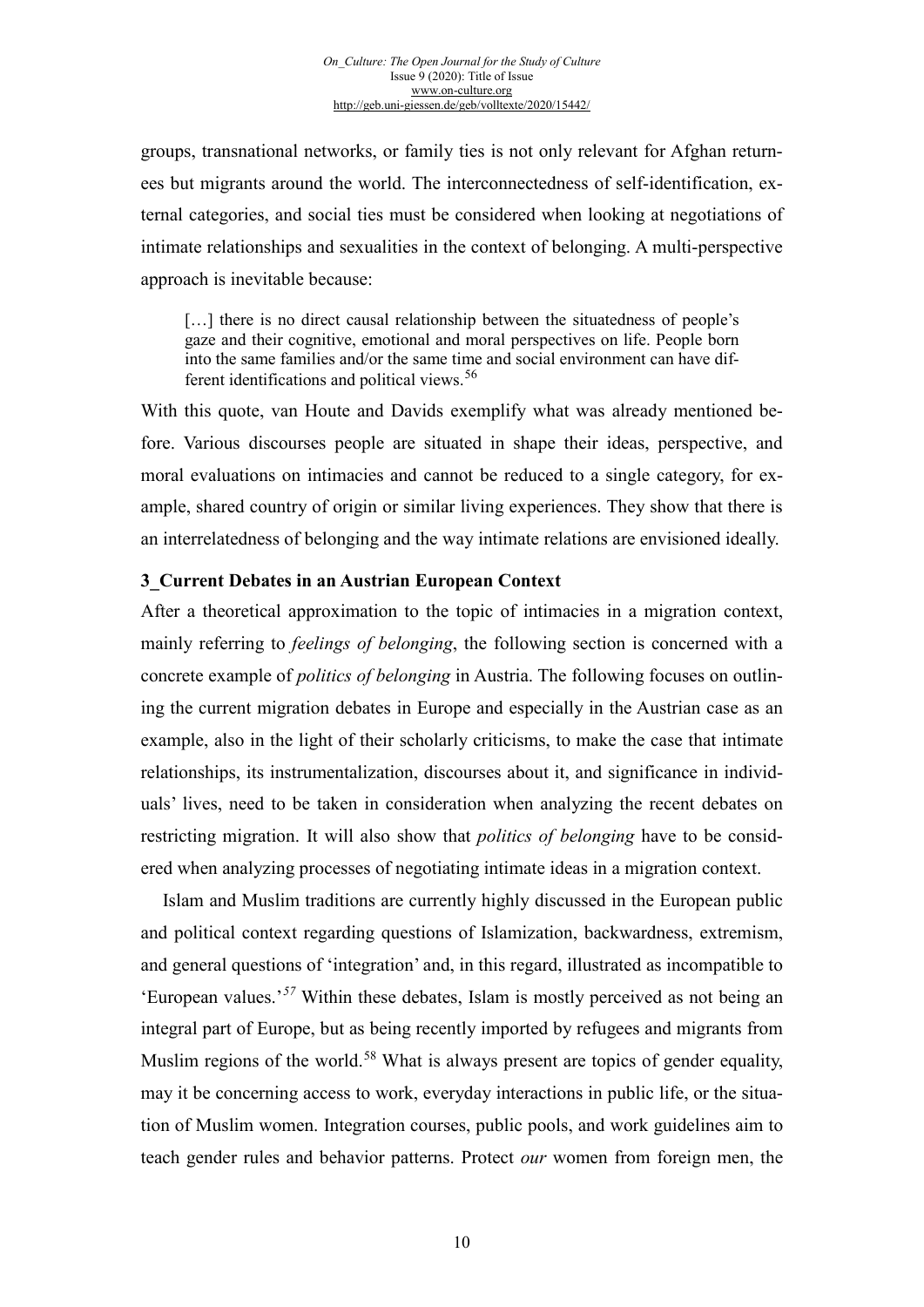emancipation of migrant women from patriarchal family structures, and the liberation of their bodies appear to be fundamental aims of integration discourses. These discourses reflect the perspective of the European mainstream society and especially the governmental side<sup>[59](#page-19-29)</sup> — also if the topic of liberation, e.g., with the case of veiling, is only used to justify regulations that are grounded in fear of Islamization. As Fatima El-Tayeb states, "the hijab in particular serves as the key symbol of Muslim difference, representing parallel societies that are shaped by ancient and primitive rather than modern, western structures."[60](#page-19-30) The *cultural construction* of gender roles, as Fischer and Dahinden point out, is instrumentalized in the politics of migration, as it is "fundamentally inscribed in ideologies, identities and institutionalized laws and regulations"[61](#page-19-31) to define boundaries between 'us' and 'them.' In an outdated understanding of culture as a fixed set of values and codes, gender, as super-problem gets culturalized, becomes a boundary marker and consequently creates inclusion and ex-clusion.<sup>[62](#page-19-32)</sup>

Discussions and representations of 'foreign' sexualities and intimacies are not new, and they are not a thing of the past. These representations include an Orientalist and essentialist picture of non-European, non-white man as an unpredictable sexual being who understands women as subordinate and himself takes what he wants to have. In consequence, Europe's women need to be protected. The crucial point is that Muslim men are in a generalizing way presented as suppressors of all women (not only the European ones). Although some researchers see a revival of Neo-Orientalism and islamophobia after 9/11, followed by media discrimination and racial profiling,  $63$  it is relevant to stress that there is a "centuries-long tradition and culture in Europe of constructing Islam as foreign and threatening."[64](#page-19-34) Therefore, analyzing gender, sexualities, and intimacies in the context of migration in Europe and linked explicitly to Is-lam always has to consider Europe's colonial past and Orientalist tradition.<sup>[65](#page-19-35)</sup> The socalled *Cologne incidents* are probably one of the most known and illustrative examples in this regard. It refers to the mass sexual assaults that happened in Cologne, Germany, on New Year's Eve in 2015/16, and its following debate on sexism and misogyny illustrated as imported to Europe.<sup>[66](#page-19-36)</sup> As Tudor states, this led to a "discursive construction of brown men as Muslim migrants and therefore as both sexual perpetrators and 'not-German' or 'not-European,' resulting in calls for stopping (Extra-European) immigration to Europe."<sup>[67](#page-19-37)</sup> Not only have "white-nationalist gender and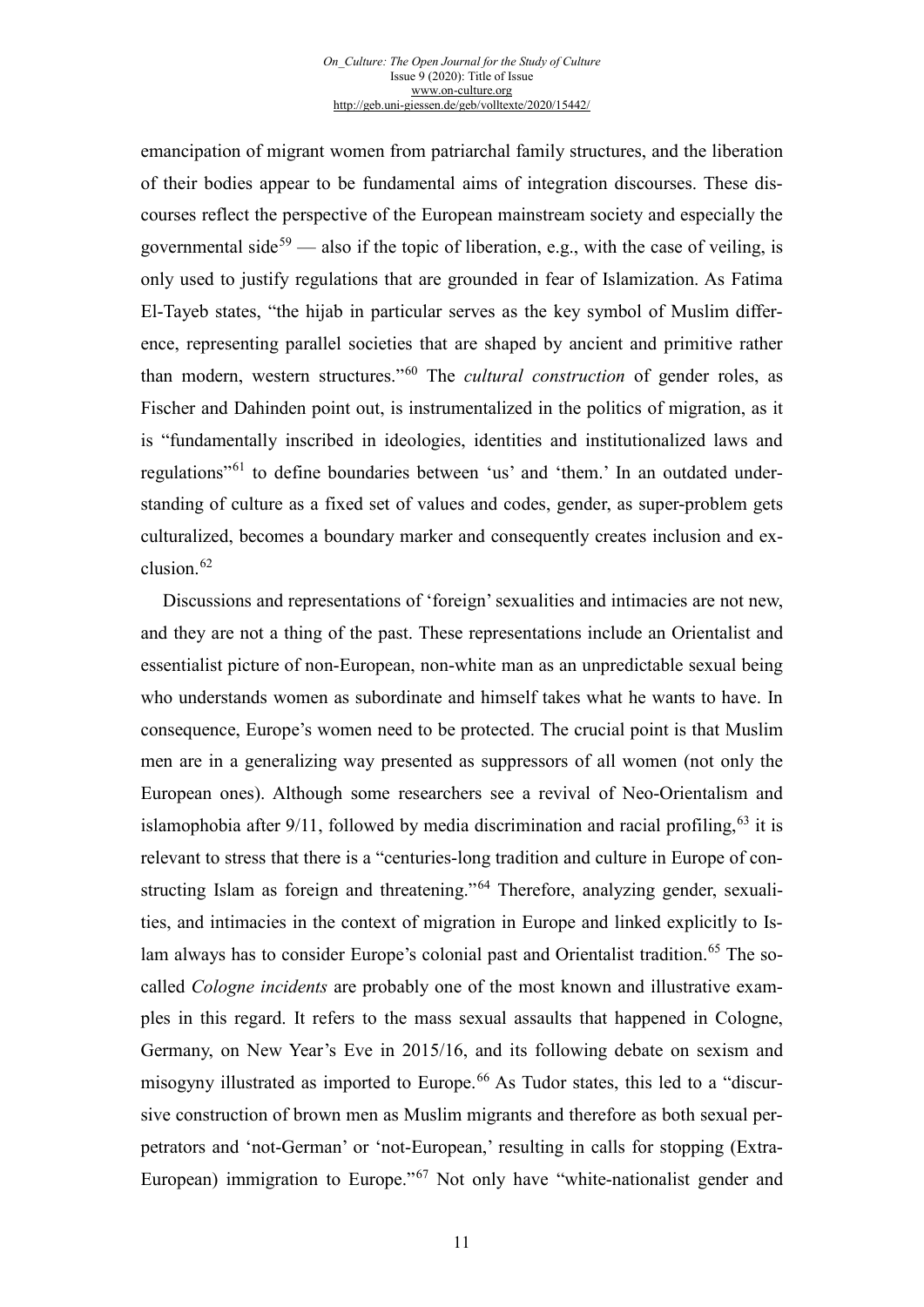sexual politics"<sup>[68](#page-19-38)</sup> been encouraged but, as Boulila and Carri illustrate, what happened in Cologne is used to prove the incompatibility of migrants' (especially asylum seekers') values to Europe's achievement of gender equality and women's emancipation. Nevertheless, picturing the *foreign man*, the Muslim, black man, racialized and migratizised,[69](#page-19-39) displayed as a threat, is also practiced more unconsciously by several images in media reporting. In a recent article about sexual abuse, the teenage magazine *Bravo Girl* shows a white woman who gets touched by a black man from behind, seemingly against her will.<sup>[70](#page-19-40)</sup> The report initially produced to raise awareness for sexual abuse, reinforces suspicions of the unknown black and, in line with Tudor's concept of migratization,  $^{71}$  $^{71}$  $^{71}$  also of the migrant man. Referring to Fischer and Dahinden, there are observable processes of ethnicization and Islamization of sexism and misogyny.[72](#page-19-42)

However, not all Muslim migrants are perceived and treated in the same way. It is about including and excluding, where different aspects, for example, political as well as cultural and monetary considerations, are relevant and manifest in many levels of being welcome or not. From a populist point of view, 'fortress Europe' should not only be protected against too many migrants but especially against the 'wrong' migrants, those who do not fit 'European values.' As noted in the newspaper article at the beginning of this paper, in Austria, Afghans are one of the main targets within public discourses regarding an assumed incompatibility to 'Austrian and European values' and lifestyles. Currently, one of the largest refugee groups in Austria, they face various challenges, from precarious residence permits and fear of deportation to Afghanistan to the societal stigmatization of being strongly religious, coming from a backward society, and having no education. Overall there is the desire to live an ordinary, safe life that comes with the challenge to meet the public and political demand to be as inconspicuous as possible.<sup>[73](#page-19-43)</sup> Looking at the case of Afghans in Austria, it becomes evident that not only is religiosity homogenously ascribed to Afghan migrants, but furthermore are sexism, misogyny, and outdated gender roles culturalized and therefore the narrative of non-negotiability and consequently, no chance for 'integrating' them, is established. The *cultural Other* is opposed to the 'European culture,' characterized by equal rights for women and men. In this line, gender order is used for demarcation and stated as necessary to be protected.<sup>[74](#page-19-44)</sup> This phenomenon can also be described as *politics of belonging*[75](#page-19-45) or maybe better *non-belonging*.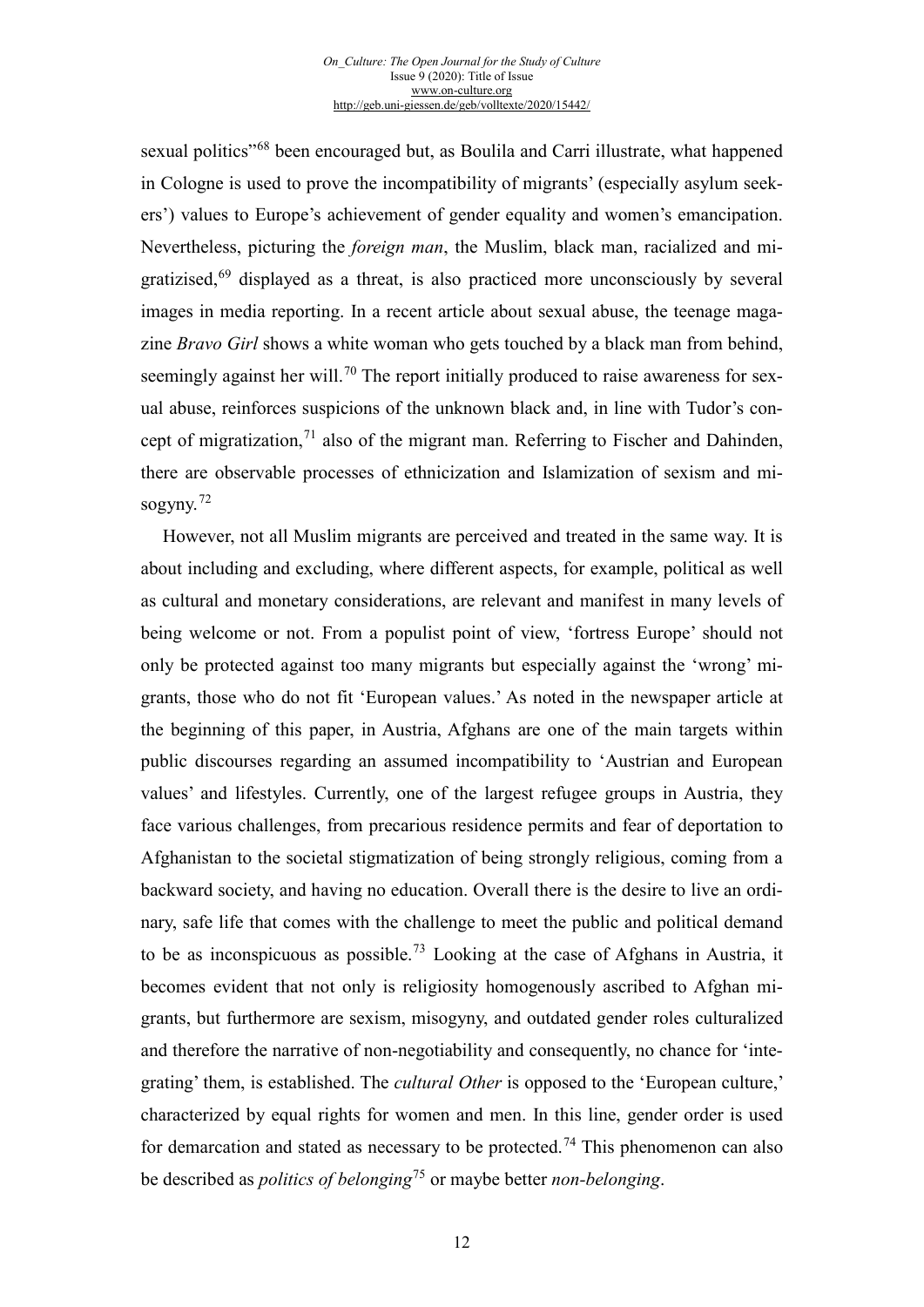To consider misogyny and sexism (and as Tudor argues homophobia and antisemitism) as extra-European import leads to a wide-spread anti-migration position and usage of this argument in anti-migration debates and justification of political actions,  $76$  for example, detention or deportation. Discourses picturing the Muslim migrant man as "hard to integrate" due to his "dangerous, patriarchal migrant masculini-ty<sup>3[77](#page-19-21)</sup> are politically produced and instrumentalized by migration policies. Scheibelhofer illustrates that instrumentalizing sexuality to this extent and for political purpose is a current development in Austria. The politicization of intimacies recently appears since the topic of integration is widely assumed as increasingly relevant and is rooted in Europe's policies primarily since 2006 when Austria had the EU presidency and drove issues such as the fight against forced marriage as imported problem forward.<sup>[78](#page-19-46)</sup> In particular, at this point, the interconnectedness of gender topics with questions of intimate relationships becomes apparent. Forced marriage became, next to the notion of the 'oppressed Muslim woman,' associated with Muslims in general. These processes of generalizations lead to the assumption that the negative public image of intimate relations lived by people coming from a Muslim context to Europe and in specific to Austria, has an enormous impact on their perceptions of intimacy and on the way one has to present her or himself in society. More recently, the new government in Austria has forwarded an anti-Muslim migration policy masked in a language that positions itself as 'protecting' or 'saving' women. However, it is merely demonstrative of a practice of instrumentalizing feminist arguments focused on gender equality to justify restrictive migration policies and extensive integration measures. The newly established Ministry for Integration and Women, with Susanne Raab at its helm, shows in its mere existence the pursued combination of these two broad areas. In one of her first interviews in her newly achieved position as minister, Raab stated that she sees a threat for Austrian women if patriarchal cultures come to Austria in high numbers.<sup>[79](#page-19-47)</sup> With such a statement, she renders migrant women not only as victims but also as invisible — the focus lies on the migrant patriarchal men. In reference to Sara Farris' concept of femonationalism "[…] the attempts of European rightwing parties, among others, to co-opt feminist ideals into anti-immigrant and anti-Islam campaigns"[80](#page-19-24) are apparent in Austria's recent policy.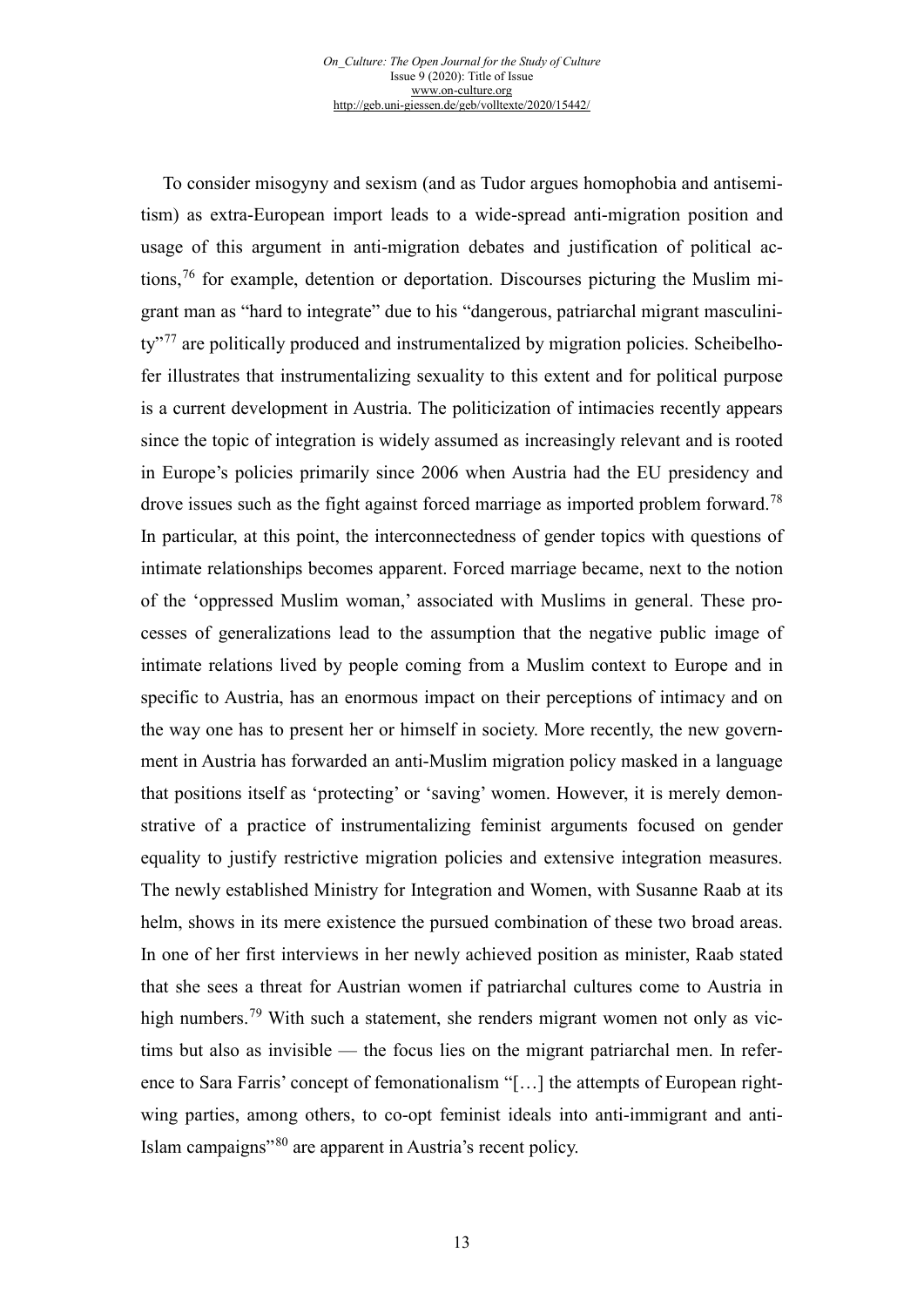## **4\_Conclusion**

Within this paper, I argued for the relevance of addressing intimate relationships in the context of migration, besides transnational marriage practices or family reunion, and highlighted the necessity of taking the intersectionality of intimacies, gender, sexualities, and migration into account. The external instrumentalization and culturalization of intimacies by restrictive European migration policies and media discourses construct an 'Oriental Other' and contrast it to 'European values.' Romantic love, 'appropriate' sexualities, and gender-equality as essential characteristics of the 'right' kind of intimate relationship are, in this sense, opposed to the 'wrong' Muslim intimacies.

As the first part of this paper illustrated, there is a growing field of research on the mobility of intimacies and sexualities. Nevertheless, the overview of existing studies also shows that there is a need to encourage qualitative, ethnographic studies on the interconnectedness of intimate ideas, mobility, and mechanisms of exclusion and inclusion, and set it in the context of the *current migration debates* in Europe. Although used by politics to illustrate differences, for example, with the culturalization of marriage practices, the changing perceptions of intimacies in the light of various discourses, life events, and multiple belongings of individuals and groups, mostly stay unconsidered in research. To study intimate relations in the context of migration demands the researcher's reflection of their point of view and categories of intimacies. Euro-centric perspectives on ideals of intimacies, for example, romantic love as the fundamental basis of a relationship, lead to separation, hierarchies, and missing out on the diverse understandings and practices of intimate relationships. Approaches applied by queer studies are exemplary for the possible ways of opening research on intimacies.

Within the second part of the paper, I showed a possible way of thinking intimate ideas with the concepts of *feelings of belonging* and *politics of belonging* and their mutual interplay. The discussion of the current public and political atmosphere towards Muslim migrants in Austria and a broader European context made processes of essentialisation, generalization, and culturalization based on gender questions visible. The cultural Other is produced by contrasting 'European values' of gender equality with a 'backward' understanding of masculine superiority. The *cultural construction*<sup>[81](#page-19-25)</sup> of gender-related topics puts intimate relations and sexualities in the perspective of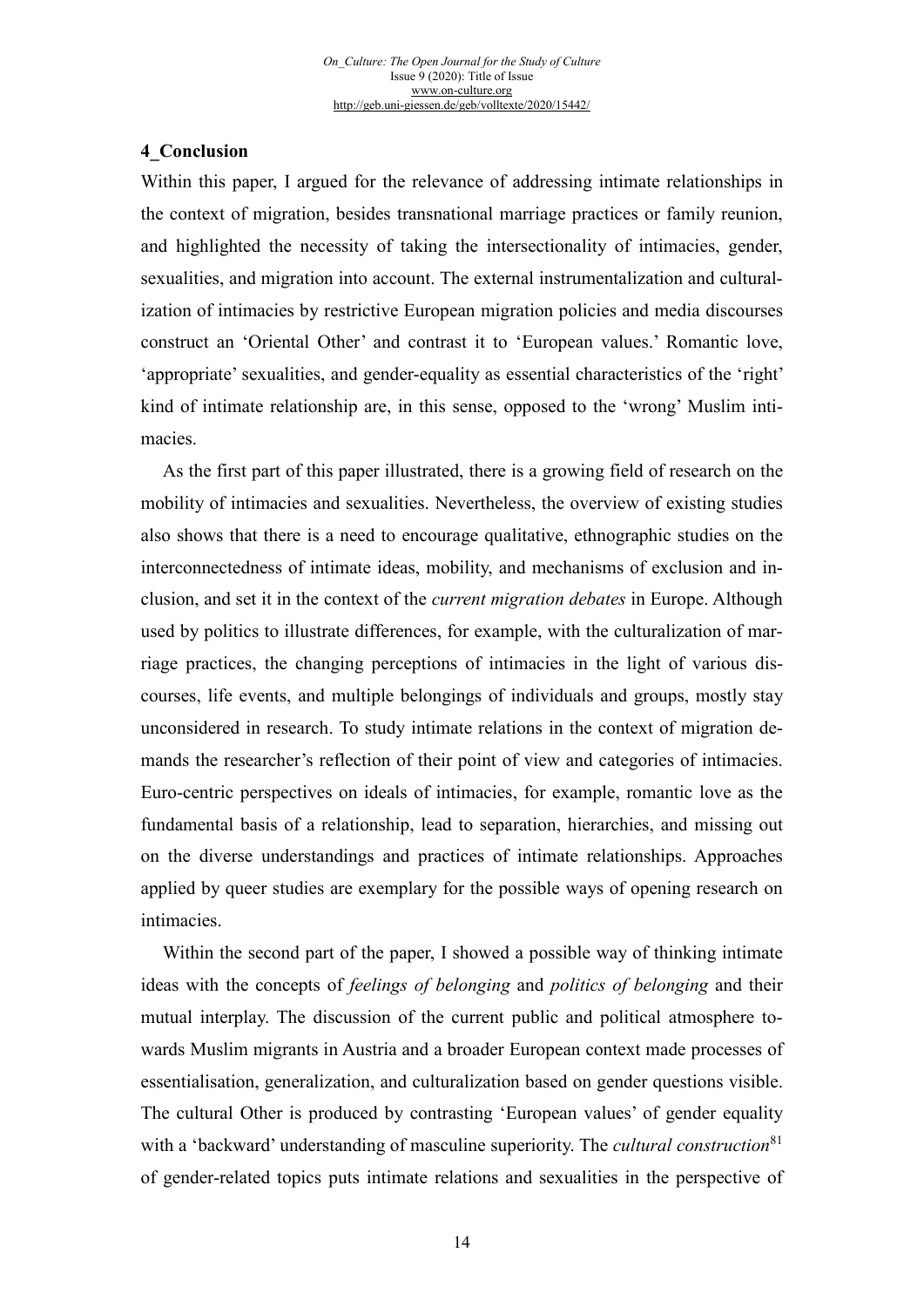migration debates as well as individual lives in a new setting. Further, as shown in media reports, the colonial picture of a 'foreign sexuality' ascribed to male migrants from a Muslim context contributes to the representation of the male suppressor and the female victim. However, not only has this paper shown the *politics of belonging* due to questions of gender, sexualities, and intimacies, but it has also discussed the possibility of individual negotiations of intimate ideas and its interconnectedness with *feelings of belonging* and moral discourses. Intimate relationships are a field of study, revealing and debating various fields of sociological interest such as gender roles, power relations, questions of belonging, and questions about the negotiation of social and cultural norms. Focusing on intimacies in a migration context further provides the opportunity to gain an understanding of processes such as inclusion and exclusion, culturalization, and the essentialisation of specific minorities.

In my ongoing PhD research on the negotiation of intimate ideas, concerned with Afghan migrants, these ideas are put in practice. The project takes a qualitative inductive approach, which includes ethnographic methods such as participant observations and biographical narrative interviews as well as an open understanding of intimate relationships. The biographical approach appears to be useful in grasping the complexity of life experiences, discourses, changing situatedness, and multiple forms of belonging to understand negotiations of intimate ideas.

In addition to the conceptual and theoretical approximation to the research of intimacies, this paper demonstrates the responsibility of social science to show complex living realities. As shown in the introduction of this paper, quantitative studies concerned with 'integration' topics, often play into the hands of Anti-Muslim racism performed in media reporting and political statements. The decontextualization and instrumentalization of quantitative data for political purposes insistently shows that it is not only relevant to encourage ethnographic studies in this research field but to think about new ways to present these findings to a broader audience.

## **\_Endnotes**

<sup>1</sup> Original: "Die Sitten und Regeln des islamischen Lebens sind mit jenen in Österreich nicht kompatibel. Wer bei uns lebt, muss seine Verhaltensweisen ändern und die hier geltenden Regeln und Gesetze einhalten." Hofer cited in Jochen Dobnik, "Hälfte Der Afghanen Wiens Wünscht Sich Gottesstaat," accessed December 05, 2019, [<https://www.heute.at/s/studie-halfte-der-](https://www.heute.at/s/studie-halfte-der-afghanen-wiens-wunscht-sich-gottesstaat-50470574)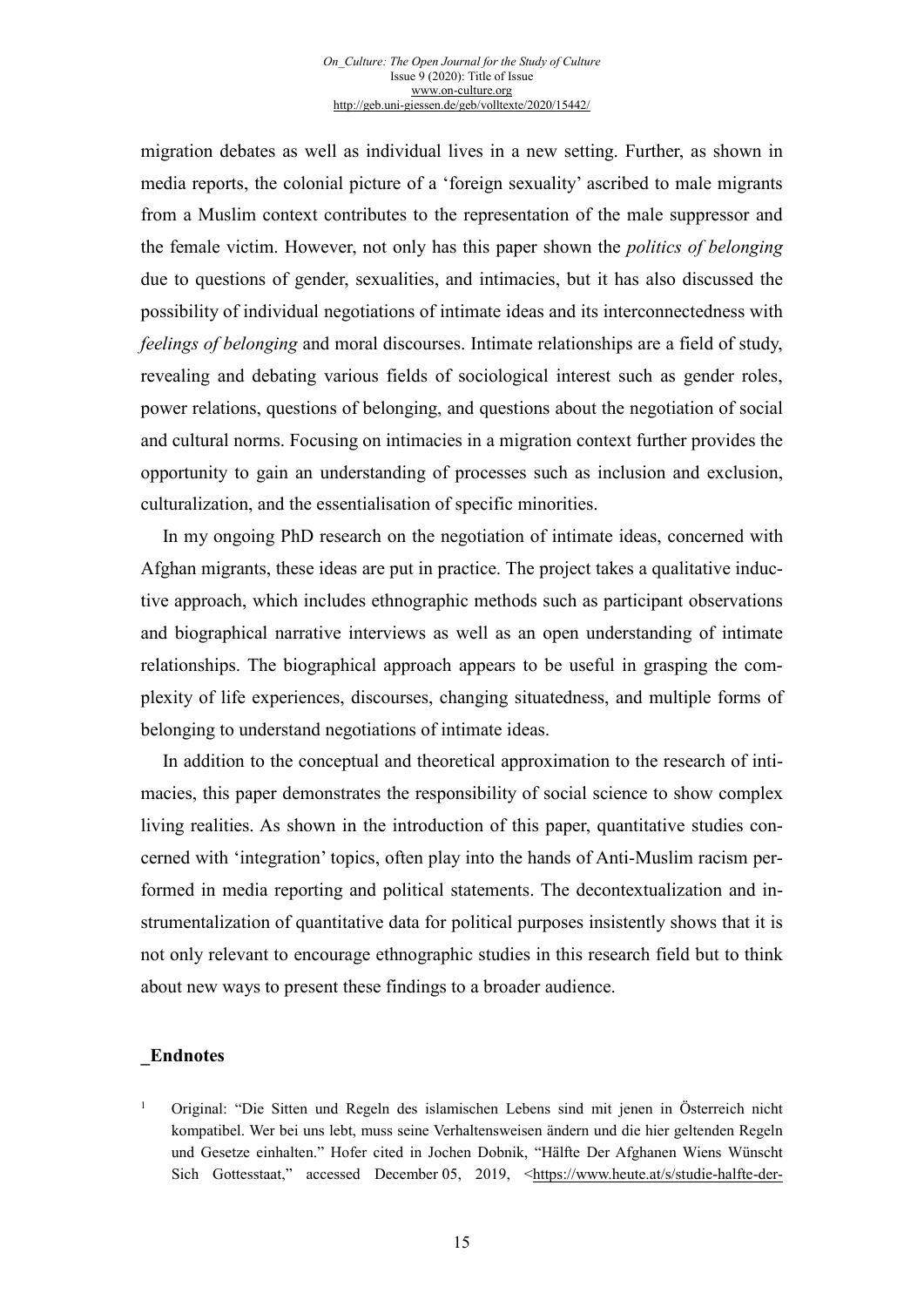[afghanen-wiens-wunscht-sich-gottesstaat-50470574>](https://www.heute.at/s/studie-halfte-der-afghanen-wiens-wunscht-sich-gottesstaat-50470574).

- <span id="page-15-1"></span><sup>2</sup> Cited in Dobnik, "Hälfte der Afghanen Wiens wünscht sich Gottesstaat."
- <span id="page-15-2"></span><sup>3</sup> Kenan Güngör et al., *ÖIF Forschungsbericht: Junge Menschen Mit Muslimischer Prägung in Wien: Zugehörigkeiten, Einstellungen Und Abwertungen* (Wien: Österreichischer Integrationsfonds, 2019).
- <span id="page-15-3"></span><sup>4</sup> Dobnik, "Hälfte der Afghanen Wiens wünscht sich Gottesstaat."
- <span id="page-15-4"></span><sup>5</sup> Sara R. Farris, "Femonationalism and the 'Regular' Army of Labor Called Migrant Women," in *History of the Present* 2.2 (2012), 184–199.
- <sup>6</sup> Stefanie C. Boulila and Christiane Carri, "On Cologne: Gender, Migration and Unacknowledged Racisms in Germany," in *European Journal of Women's Studies* 24.3 (2017), 286–293; Astrid Messerschmidt "Nach Köln — sprechen über Sexismus und Rassismus: Zur Ethnisierung der Genderdebatte: Überblick," in *Informations- und Dokumentationszentrum für Antirassismusarbeit in NRW (IDA-NRW)* 1.22 (2016), 7–10.
- <sup>7</sup> Paul Scheibelhofer, "Integrating the Patriach? Constructs of Migrant Masculinity in Times of Managing Migration and Integration," in *Contesting Integration, Engendering Migration: Theory and Practice*, eds. Floya Anthias and Mojca Pajnik (London: Palgrave Macmillan UK, 2014), 185–201, here: 192.
- <sup>8</sup> Wochenblick, "Sex-Afghane Verhaftet: Großer Erfolg Für Neue Spezialeinheit 'Puma,'" in *Wochenblick*, September 11, 2018, accessed December 17, 2018, [<https://www.wochenblick.at/sex](https://www.wochenblick.at/sex-afghane-verhaftet-erfolg-fuer-puma/)[afghane-verhaftet-erfolg-fuer-puma/>](https://www.wochenblick.at/sex-afghane-verhaftet-erfolg-fuer-puma/).
- <sup>9</sup> Carolin Fischer, "Imagined Communities? Relations of Social Identities and Social Organisation Among Afghan Diaspora Groups in Germany and the UK AU," in *Journal of Intercultural Studies* 38.1 (2017), 18–35.
- <sup>10</sup> Éric Fassin, "Sexual Democracy and the New Racialization of Europe," in *Journal of Civil Society* 8.3 (2012), 285–288; Carolin Fischer and Janine Dahinden, "Gender Representations in Politics of Belonging: An Analysis of Swiss Immigration Regulation from the 19th Century Until Today," in *Ethnicities* 17.4 (2016), 445–468.
- <sup>11</sup> Ann L. Stoler, "Making Empire Respectable: The Politics of Race and Sexual Morality in 20th-Century Colonial Cultures," in *American Ethnologist* 16.4 (1989), 634–660.
- <sup>12</sup> Doris Guth, ed., *Love Me or Leave Me* (Frankfurt, Main: Campus Verlag, 2009).
- <sup>13</sup> Jinthana Haritaworn, "What's Love Got to Do with It?: Queer Lovers, Hateful Others and Decolonial Love," in *Rassismuskritik und Widerstandsformen*, eds. Karim Freidooni and Meral El (Wiesbaden: Spinger, 2017), 81–89, here 82.
- <sup>14</sup> See also Lila Abu-Lughod, "Writing against Culture," in *Recapturing Anthropology: Working in the Present*, ed. Richard G. Fox (Santa Fe: School of American Research Press, 1991), 137–162.
- <sup>15</sup> See also Stoler, "Making Empire Respectable."
- <sup>16</sup> Lynn Jamieson, "Intimacy as a Concept: Explaining Social Change in the Context of Globalisation or Another Form of Ethnocentricism?," in *Sociological Research Online* 16.4 (2011), 1–13.
- <sup>17</sup> Jamieson, "Intimacy as a Concept."
- <span id="page-15-0"></span><sup>18</sup> Bronislaw Malinowski, *The Sexual Life of Savages in North-Western Melanesia* (New York: Harcourt, Brace & World Inc., 1929); Margaret Mead, *Coming of Age in Samoa: A Psychological Study of Primitive Youth for Western Civilisation* (New York: Morrow, 1936).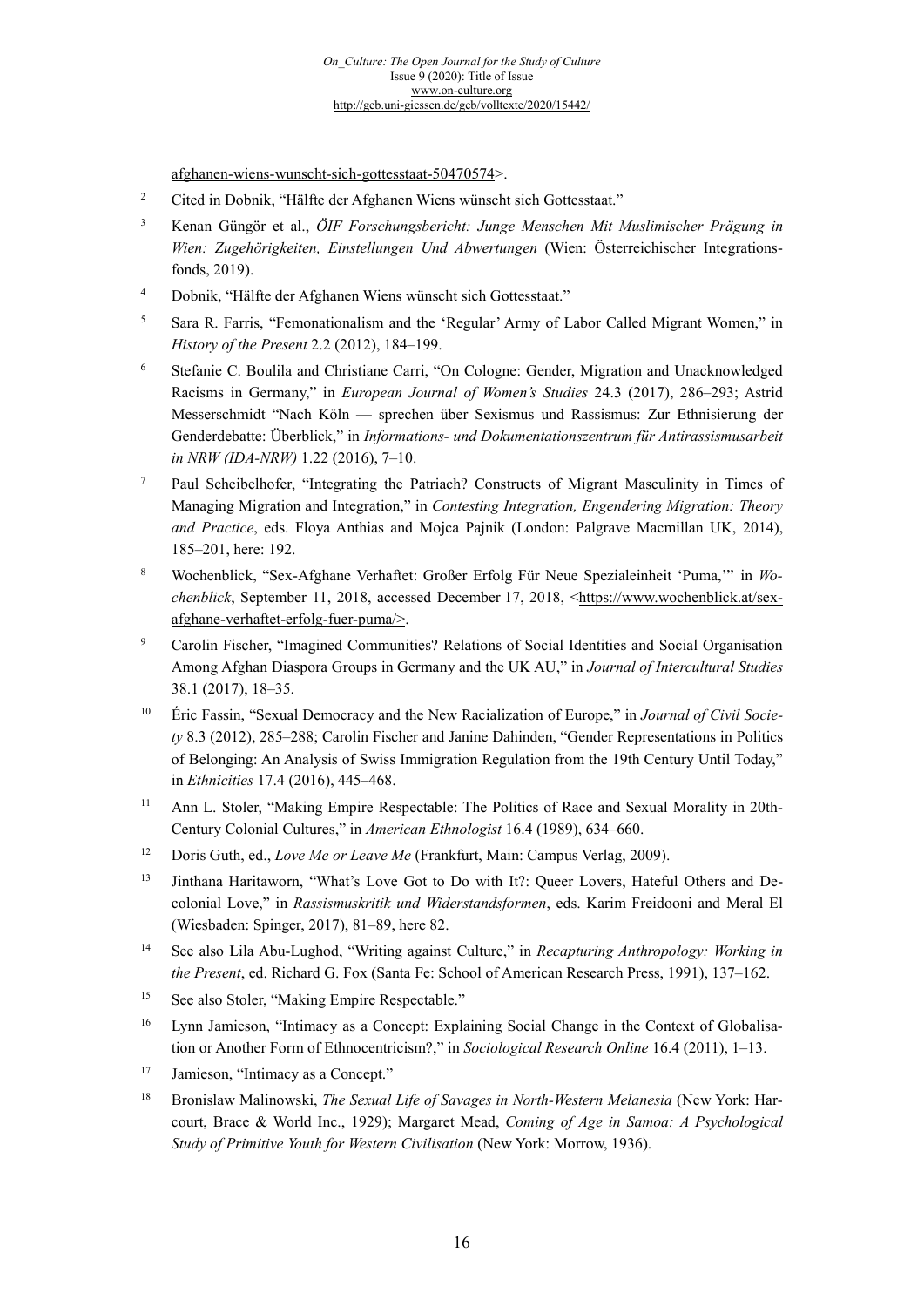- <sup>19</sup> William J. Goode, "The Theoretical Importance of Love," in *American Sociological Review* 24.1 (1959), 38–47; Georg Simmel, "Fragment Über Die Liebe: Aus Dem Nachlaß," in *Georg Simmel: Fragmente Und Aufsätze Aus Dem Nachlass Und Veröffentlichungen Der Letzten Jahre*, ed. Gertrud Kantorowicz (München: Drei Masken Verlag, 1923), 47–125.
- <sup>20</sup> Niklas Luhmann, *Liebe Als Passion: Zur Codierung Von Intimität*. Vol. 12 (Frankfurt, Main: Suhrkamp, 2012 [1994]).
- <sup>21</sup> Michel Foucault, *Sexualität Und Wahrheit 1: Der Wille Zu Wissen*. Vol. 20 (Frankfurt, Main: Suhrkamp, 2014 [1983]).
- <span id="page-16-0"></span><sup>22</sup> Anthony Giddens, *The Transformation of Intimacy: Sexuality, Love and Eroticism in Modern Societies*, Vol. 1 (Cambridge: Polity Press, 1993).
- <sup>23</sup> Hastings Donnan and Fiona Magowan, *The Anthropology of Sex*. Vol. 1 (Oxford: Berg, 2010).
- <sup>24</sup> William R. Jankowiak and Edward F. Fischer, "A Cross-Cultural Perspective on Romantic Love," in *Ethnology* 31.2 (1992), 149–156.
- <span id="page-16-1"></span><sup>25</sup> et al., eds., *Love and Globalization*. Vol. 1 (Nashville: Vanderbilt University Press, 2007); Jennifer S. Hirsch and Holly Wardlow, eds., *Modern Loves: The Anthropology of Romantic Courtship and Companionate Marriage* (Ann Arbor: University of Michigan Press, 2006).
- <span id="page-16-2"></span><sup>26</sup> Ann Swidler, *Talk of Love: How Culture Matters* (Chicago, IL: University of Chicago Press, 2003); Jennifer Cole and Lynn M. Thomas, *Love in Africa* (Chicago/London: University of Chicago Press, 2009).
- <span id="page-16-3"></span><sup>27</sup> : Globalization, Companionate Marriage, and the Modernization of Gender Inequality," in *Love and Globalization*, eds. Mark B. Padilla et al. (Nashville: Vanderbilt University Press, 2007); Averil Y. Clarke, *Inequalities of Love: College-Educated Black Women and the Barriers to Romance and Family* (Durham/London: Duke University Press, 2011).
- <span id="page-16-4"></span><sup>28</sup> Christian Groes and Nadine T. Fernandez, eds., *Intimate Mobilities: Sexual Economies, Marriage and Migration in a Disparate World*. Worlds in Motion Series Vol. 3 (New York, NY: Berghahn Books, Incorporated, 2018); Nicola Mai and Russel King, "Love, Sexuality and Migration: Mapping the Issue(s)," in *Mobilities* 4.3 (2009), 295–308.
- <span id="page-16-5"></span><sup>29</sup> John Urry, "Mobile Sociology," in *The British Journal of Sociology* 61.1 (2010), 347–366; Mimi Sheller, "The New Mobilities Paradigm for a Live Sociology," in *Current Sociology* 62.6 (2014), 789–811.
- <span id="page-16-7"></span><span id="page-16-6"></span><sup>30</sup> Mai and King, "Love, Sexuality and Migration."
- <sup>31</sup> Katharine Charsley, "Unhappy Husbands: Masculinity and Migration in Transnational Pakistani Marriages," in *Journal of the Royal Anthropological Institute* 11.1 (2005), 85–106; Elisabeth Beck‐Gernsheim, "Transnational Lives, Transnational Marriages: A Review of the Evidence from Migrant Communities in Europe," in *Global Networks* 7.3 (2007), 271–288; Lenore Lyons and Michele Ford, "Love, Sex and the Spaces in-Between: Kepri Wives and Their Cross-Border Husbands," in *Citizenship Studies* 12.1 (2008), 55–72; Katie Walsh, "Geographies of the Heart in Transnational Spaces: Love and the Intimate Lives of British Migrants in Dubai," in *Mobilities* 4.3 (2009), 427–445.
- <sup>32</sup> Erna Hooghiemstra, "Migrants, Partner Selection and Integration: Crossing Borders?," in *Journal of Comparative Family Studies* 32.4 (2001), 601–626; Nicole Constable, *Romance on a Global Stage Pen Pals, Virtual Ethnography, and 'Mail-Order' Marriages* (Berkeley: University of California Press, 2003).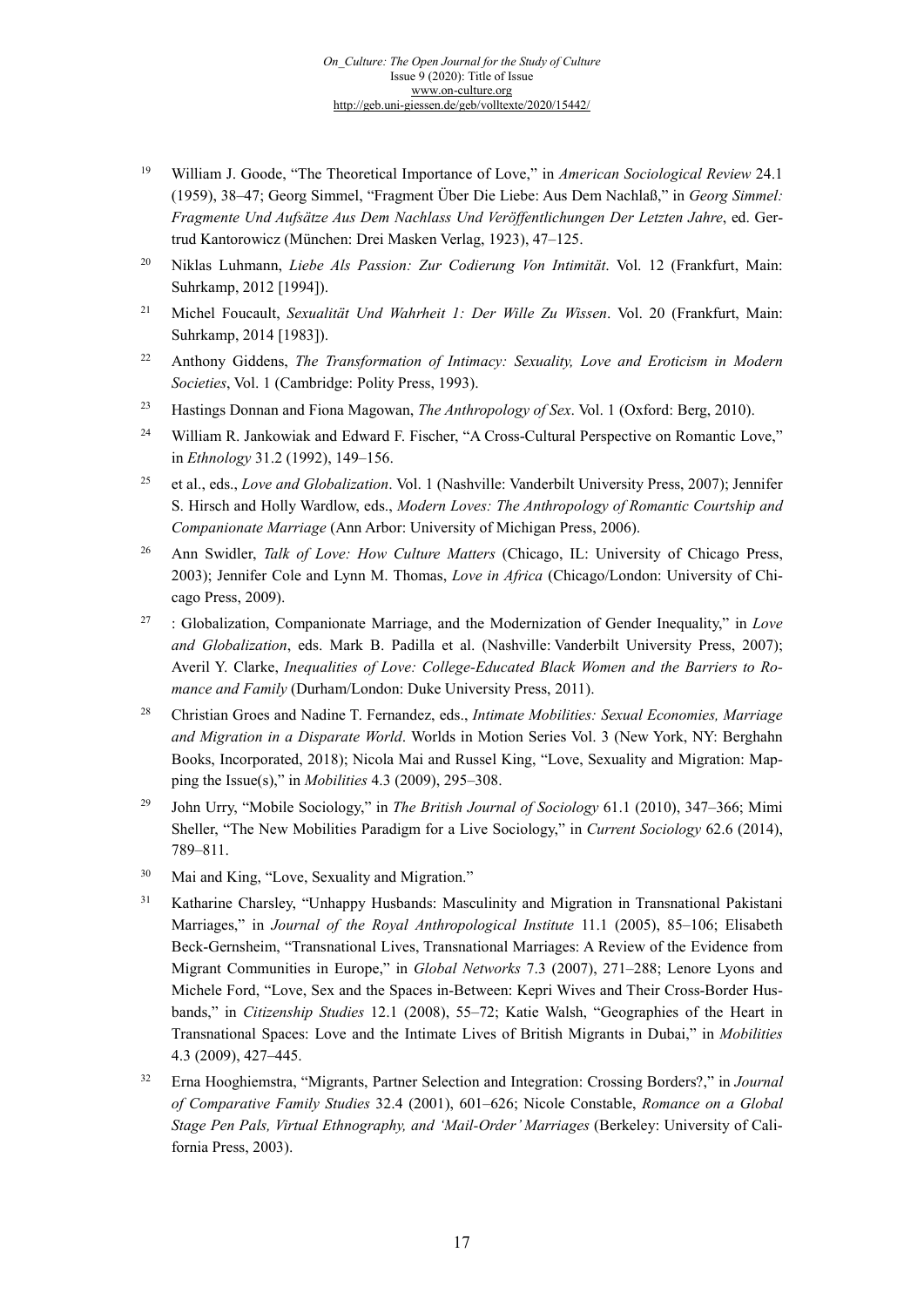- <sup>33</sup> Wilasinee Pananakhonsab, *Love and Intimacy in Online Cross-Cultural Relationships: The Power of Imagination*. Palgrave Macmillan Studies in Family and Intimate Life (Switzerland: Springer, 2016).
- <sup>34</sup> Katherine Twamley, "The Globalisation of Love? Examining Narratives of Intimacy and Marriage Among Middle-Class Gujarati Indians in the UK and India," in *Families, Relationships and Societies* 2.2 (2013), 267–283; Takemitsu Morikawa, "Einleitung: Romantische Liebe — Universelles Phänomen Oder Produkt Des Modernen Westens?," in *Die Welt Der Liebe: Liebessemantiken Zwischen Globalität Und Lokalität*, ed. Takemitsu Morikawa. Kulturen der Gesellschaft 7 (Bielefeld: transcript Verlag, 2014), 9–39.
- <sup>35</sup> Dietmar Larcher, "Dritter Raum, Dreivierteltakt: Möglichkeitsorte Für Liebe Und Intimität in Einer Globalisierten Welt," in *LiebesErklärungen: Intimbeziehungen Aus Soziologischer Perspektive*. Vol. 1, ed. Yvonne Niekrenz (Wiesbaden: VS Verlag für Sozialwissenschaften, 2008), 221– 234.
- <sup>36</sup> Megan B. Mccullough, Jan Brunson, and Karin Friederic, "Introduction: Intimacies and Sexualities in Out-of-the-Way Places," in *Ethnos* 79.5 (2013), 577–584.
- <sup>37</sup> Larcher, "Dritter Raum, Dreivierteltakt."
- <sup>38</sup> Mccullough, Brunson and Friederic, "Intimacies and Sexualities in Out-of-the-Way Places."
- <sup>39</sup> Maggi Wynne, "'Heart-Stuck': Love Marriage as a Marker of Ethnic Identity Among the Kalasha of Northwest Pakistan," in *Modern Loves The Anthropology of Romantic Courtship & Companionate Marriage*, eds. Jennifer S. Hirsch and Holly Wardlow (Ann Arbor: University of Michigan Press, 2006), 78–91; Marieke van Houte and Tine Davids, "Narrating Marriage: Negotiating Practices and Politics of Belonging of Afghan Return Migrants," in *Identities* 25.6 (2018), 1–19.
- <sup>40</sup> Groes and Fernandez, *Intimate Mobilities*.
- <sup>41</sup> Martina Bofulin, "Transnational Matchmaking: Marriage Practices of Chinese Migrants from Qingtian Living in Europe," in Groes and Fernandez, *Intimate Mobilities*, 31–51.
- <sup>42</sup> Marlene Spanger, "Fluid Sexualities Beyond Sex Work and Marriage: Thai Migrants' Racialized Gender Performance in Copenhagen," in Groes and Fernandez, *Intimate Mobilities*, 143–166.
- <sup>43</sup> Valerio Simoni, "True Love and Cunning Love: Negotiating Intimacy, Deception and Belonging in Touristic Cuba," in Groes and Fernandez, *Intimate Mobilities*, 189–212.
- <sup>44</sup> Yener Bayramoğlu and Margreth Lünenborg, "Queer Migration and Digital Affects: Refugees Navigating from the Middle East via Turkey to Germany," in *Sexuality & Culture* 22.4 (2018), 1019–1037; Deniz Akin, "Queer Asylum Seekers: Translating Sexuality in Norway," in *Journal of Ethnic & Migration Studies* 43.3 (2017), 458–474; Marc Thielen, *Wo anders leben? Migration, Männlichkeit und Sexualität; biografische Interviews mit iranischstämmigen Migranten in Deutschland*. Internationale Hochschulschriften (Münster: Waxmann, 2009).
- <span id="page-17-2"></span><span id="page-17-1"></span><span id="page-17-0"></span><sup>45</sup> Fatima El-Tayeb, "'Gays Who Cannot Properly Be Gay': Queer Muslims in the Neoliberal European City," in *European Journal of Women's Studies* 19.1 (2012), 79–95; Haritaworn, "What's Love Got to Do with It?."
- <sup>46</sup> See also Stoler, "Making Empire Respectable."
- <sup>47</sup> Clayton Chin, "The Concept of Belonging: Critical, Normative and Multicultural," in *Ethnicities*  19.5 (2019), 715–739.
- <sup>48</sup> Nira Yuval-Davis, "Belonging and the Politics of Belonging," in *Patterns of Prejudice* 40.3 (2006), 197–214, here: 200.
- <sup>49</sup> Nira Yuval-Davis, *The Politics of Belonging*. Vol.1 (London: SAGE Publications, 2011).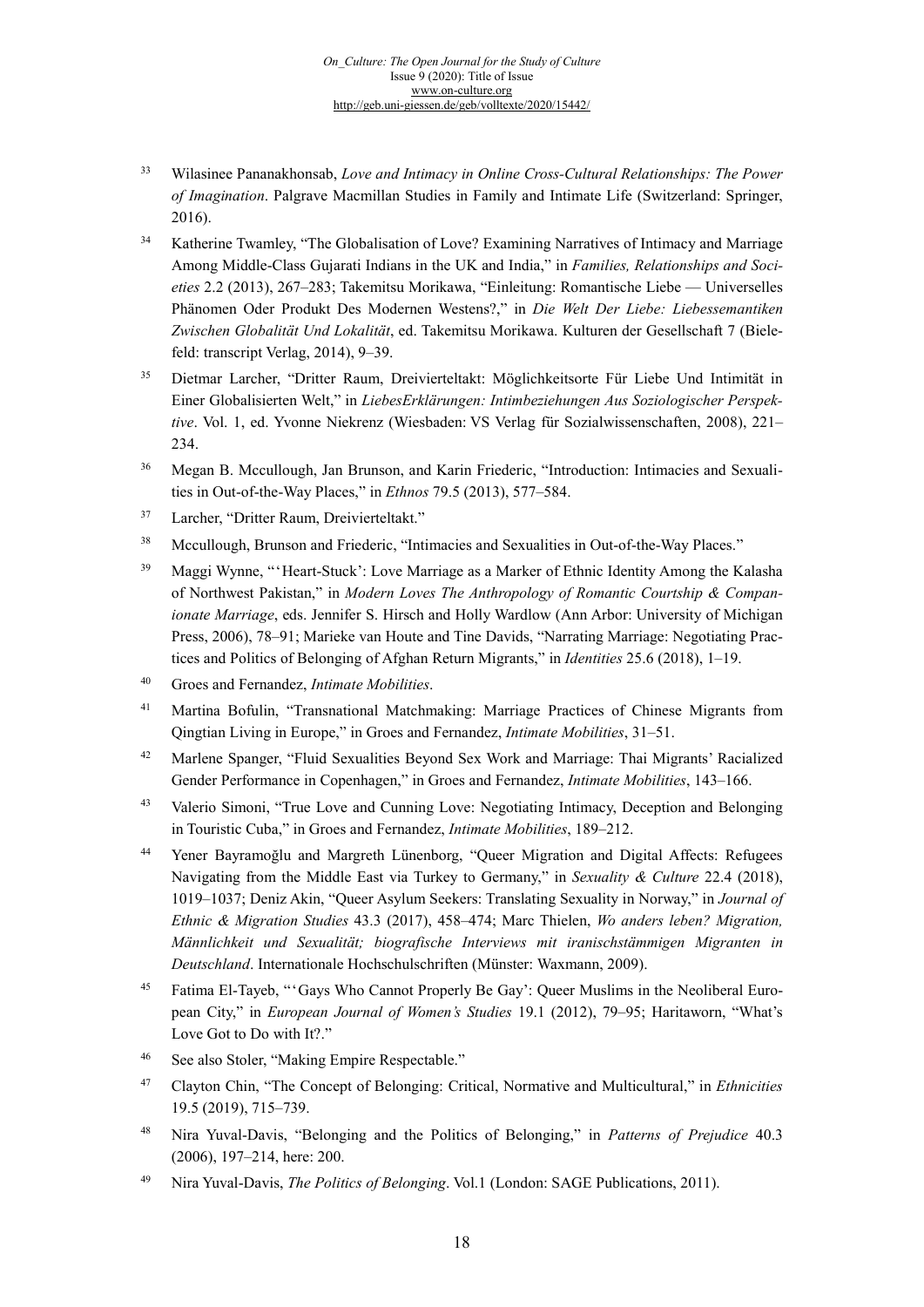- <span id="page-18-2"></span><sup>50</sup> Yuval-Davis, *The Politics of Belonging*.
- <sup>51</sup> Steven Hitlin and Stephen Vaisey, "The New Sociology of Morality," in *Annual Review of Sociology* 39.1 (2013), 51–68.
- <span id="page-18-3"></span><sup>52</sup> Yuval-Davis, *The Politics of Belonging*; Eva Youkhana, "Belonging," accessed January 21, 2020, [<www.uni-bielefeld.de/cias/wiki/b\\_Belonging.html>](http://www.uni-bielefeld.de/cias/wiki/b_Belonging.html).
- <sup>53</sup> See also Thielen, *Wo anders leben?*, here: 47.
- <span id="page-18-4"></span><sup>54</sup> Van Houte and Davids, "Narrating Marriage."
- <span id="page-18-5"></span><sup>55</sup> Van Houte and Davids, "Narrating Marriage," here: 2.
- <sup>56</sup> Yuval-Davis, *The Politics of Belonging*.
- <span id="page-18-6"></span><sup>57</sup> Nahid Afrose Kabir, *Young British Muslims Identity, Culture, Politics and the Media* (Edinburgh: University Press, 2012), here: 122.
- <span id="page-18-7"></span><sup>58</sup> Messerschmidt, "Nach Köln — sprechen über Sexismus und Rassismus."
- <span id="page-18-8"></span><sup>59</sup> Lila Abu-Lughod, "Do Muslim Women Really Need Saving? Anthropological Reflections on Cultural Relativism and Its Others," in *American Anthropologist* 104.3 (2002), 783–790.
- <sup>60</sup> El-Tayeb, "'Gays Who Cannot Properly Be Gay,'" here: 81.
- <span id="page-18-9"></span><sup>61</sup> Carolin Fischer and Janine Dahinden, "Changing Gender Representations in Politics of Belonging: A Critical Analysis of Developments in Switzerland," in *NCCR* — *on the Move Working Paper* 6 (2016), here: 5.
- <span id="page-18-10"></span><sup>62</sup> Fischer and Dahinden, "Changing Gender Representations in Politics of Belonging."
- <sup>63</sup> Kabir, *Young British Muslims Identity, Culture, Politics and the Media*.
- <sup>64</sup> Alyosxa Tudor, "Cross-Fadings of Racialisation and Migratisation: The Postcolonial Turn in Western European Gender and Migration Studies," in *Gender, Place & Culture: A Journal of Feminist Geography* 25.7 (2018), 1057–1073, here: 1066.
- <sup>65</sup> Edward Said, *Orientalism*. Vol.1 (New York: Vintage Books, 1979).
- <sup>66</sup> Boulila and Carri, "On Cologne: Gender, Migration and Unacknowledged Racisms in Germany."
- <sup>67</sup> Tudor, "Cross-Fadings of Racialisation and Migratisation," here: 1067.
- <sup>68</sup> Boulila and Carri, "On Cologne: Gender, Migration and Unacknowledged Racisms in Germany," here: 287.
- <sup>69</sup> Tudor, "Cross-Fadings of Racialisation and Migratisation."
- <sup>70</sup> Katharina Alexander, "Schwarze Männer Belästigen Weiße Frauen Solche Bilder Sind Gefähr-lich!," (2019), accessed January 03, 2020, [<https://ze.tt/schwarze-maenner-belaestigen-weisse](https://ze.tt/schwarze-maenner-belaestigen-weisse-frauen-solche-bilder-sind-gefaehrlich/)[frauen-solche-bilder-sind-gefaehrlich/>](https://ze.tt/schwarze-maenner-belaestigen-weisse-frauen-solche-bilder-sind-gefaehrlich/).
- <sup>71</sup> Tudor, "Cross-Fadings of Racialisation and Migratisation."
- <sup>72</sup> Fischer and Dahinden, "Changing Gender Representations in Politics of Belonging."
- <sup>73</sup> See Marie Lehner and Mona Röhm, "Integrationsherausforderungen Und Die Bedeutung Sozialer Netzwerke," in *Die Lange Dauer Der Flucht — Analysen Aus Wissenschaft Und Praxis*, eds. Josef Kohlbacher and Maria Six-Hohenbalken (Wien: Verlag der Österreichischen Akademie der Wissenschaften, 2019), 209–229.
- <span id="page-18-1"></span><span id="page-18-0"></span><sup>74</sup> Michiko Mae and Britta Saal, "Einleitung," in *Transkulturelle Genderforschung: Ein Studienbuch zum Verhältnis von Kultur und Geschlecht*. Vol. 2. Geschlecht und Gesellschaft 41, eds. Michiko Mae and Britta Saal (Wiesbaden: Springer Fachmedien, 2014), 9–17.
- <sup>75</sup> Yuval-Davis, *The Politics of Belonging*.